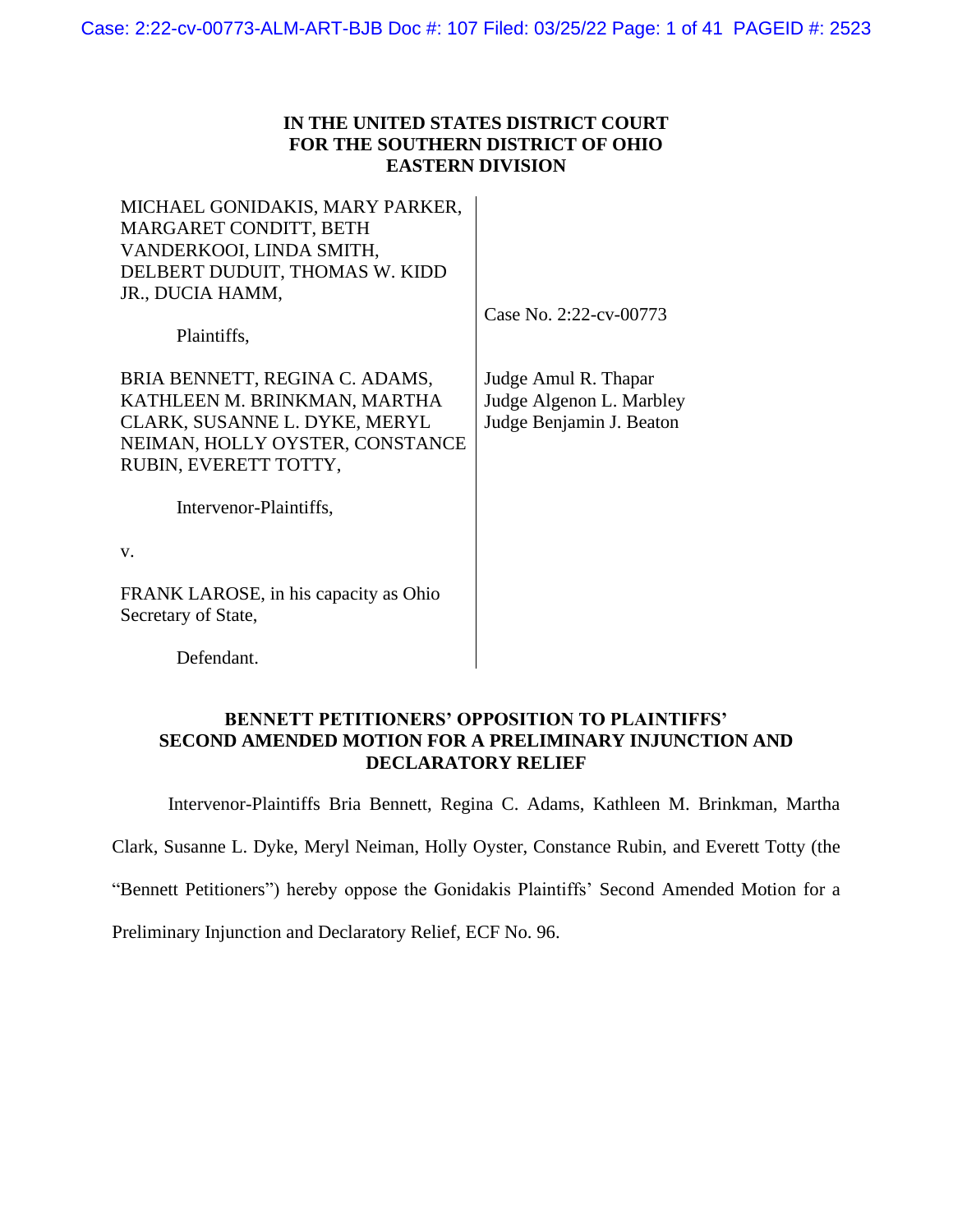# <span id="page-1-0"></span>**TABLE OF CONTENTS**

| I.<br>A preliminary injunction is inappropriate because it would disrupt the status quo                                                                                                                                                            |
|----------------------------------------------------------------------------------------------------------------------------------------------------------------------------------------------------------------------------------------------------|
| П.                                                                                                                                                                                                                                                 |
|                                                                                                                                                                                                                                                    |
| Plaintiffs lack standing because they assert only a generalized grievance<br>1.                                                                                                                                                                    |
| 2.<br>Plaintiffs have no federal claim, because the scheduling of the General                                                                                                                                                                      |
| Plaintiffs' sole proposed remedy is unlawful and improper given the<br>3.<br>alternatives available to this Court, should relief become necessary.  18                                                                                             |
| The Third Plan violates valid Ohio state law as authoritatively construed by the<br>a.                                                                                                                                                             |
| b. In the event this Court must issue relief, it should set a new primary date and, if it<br>becomes necessary to adopt General Assembly maps in this litigation, order                                                                            |
| i. This Court may set a new primary date for General Assembly seats 22                                                                                                                                                                             |
| ii. If this Court ultimately needs to order the adoption of a plan, it should choose                                                                                                                                                               |
| B.                                                                                                                                                                                                                                                 |
| A preliminary injunction would irreparably harm the vast majority of Ohio<br>C.<br>voters, who amended the Ohio Constitution's requirements for state legislative<br>redistricting, and candidates who relied upon the Ohio Supreme Court's ruling |
| D.                                                                                                                                                                                                                                                 |
|                                                                                                                                                                                                                                                    |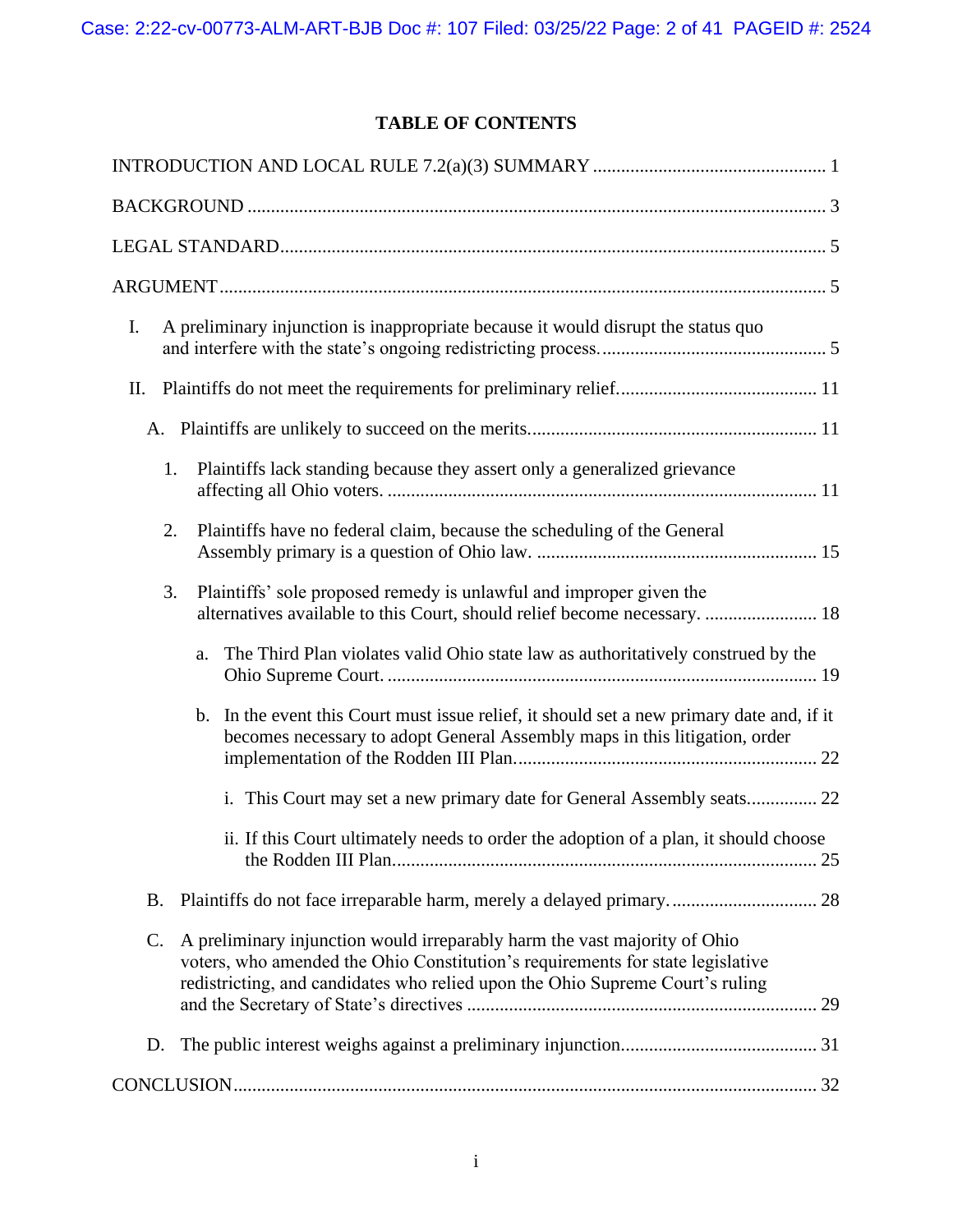# **TABLE OF AUTHORITIES**

## **Cases**

| Adams v. Baker,                                                                                   |  |
|---------------------------------------------------------------------------------------------------|--|
| Adams v. Clinton,<br>90 F. Supp. 2d 35 (D.D.C.), aff'd sub nom. Alexander v. Mineta, 531 U.S. 940 |  |
| Barber v. Bryant,                                                                                 |  |
| Bonas v. Town of N. Smithfield,                                                                   |  |
| Bouie v. City of Columbia,                                                                        |  |
| Carter v. Chapman,                                                                                |  |
| Clapper v. Amnesty Int'l USA,                                                                     |  |
| CSX Transp., Inc. v. Tennessee State Bd. of Equalization,                                         |  |
| D.C. Ct. App. v. Feldman,                                                                         |  |
| D.T. v. Sumner Cnty. Schs.,                                                                       |  |
| In re Darvocet, Darvon, & Propoxyphene Prod. Liab. Litig.,                                        |  |
| Doe v. Nat'l Bd. of Med. Examiners,                                                               |  |
| Doe v. Univ. of Cincinnati,                                                                       |  |
| Duncan v. Poythress,                                                                              |  |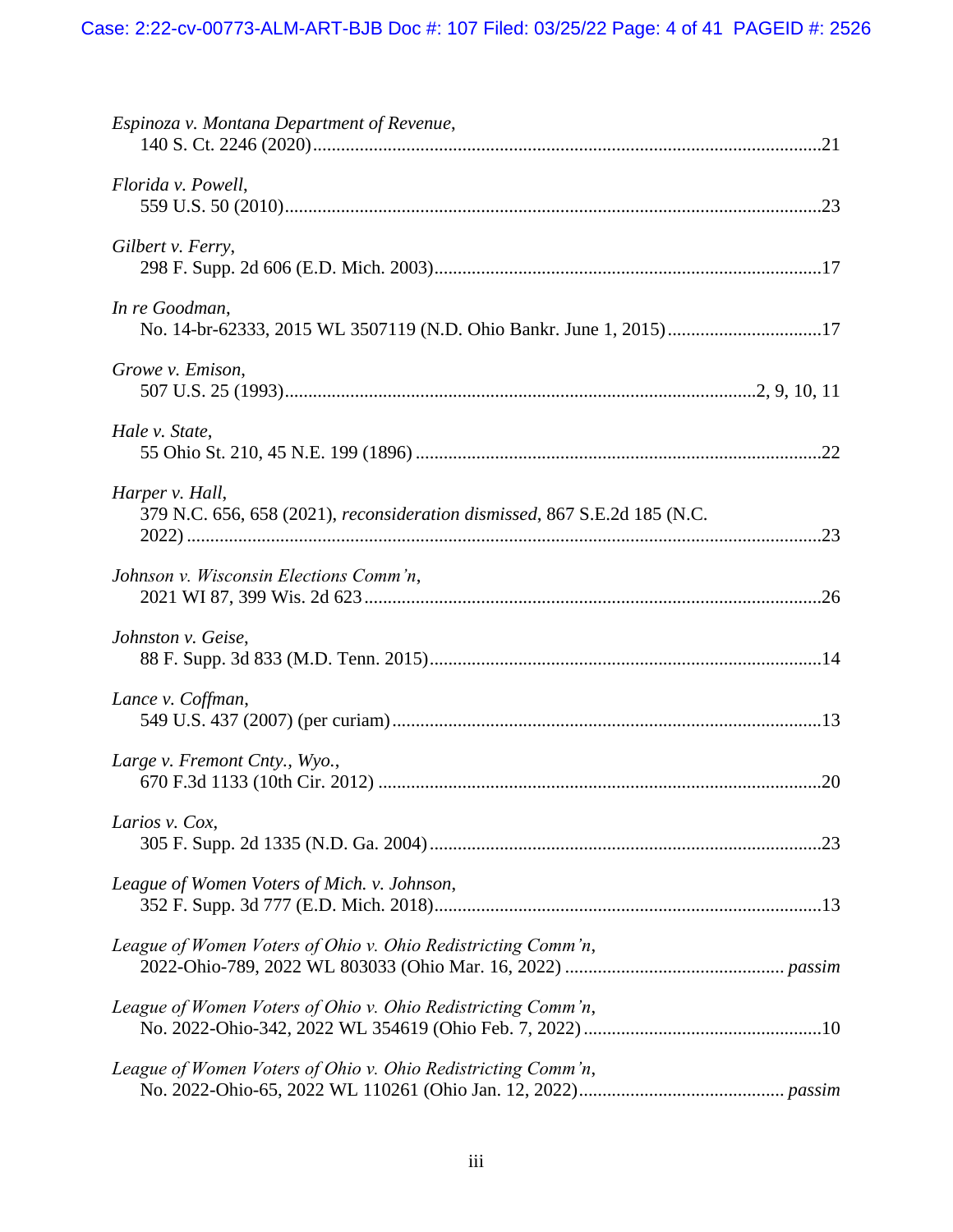| Leary v. Daeschner,                                       |
|-----------------------------------------------------------|
| Looper v. Bowman,                                         |
| Lujan v. Defs. of Wildlife,                               |
| McCain v. Jackson,                                        |
| McDaniel v. Paty,                                         |
| Memphis A. Philip Randolph Inst. v. Hargett,              |
| Mullaney v. Wilbur,                                       |
| Nat'l Rifle Ass'n of Am. v. Magaw,                        |
| Ne. Ohio Coal. for the Homeless v. Husted,                |
| Nemes v. Bensinger,                                       |
| Nolles v. State Comm. for Reorganization of Sch. Dists.,  |
| Ohio Democratic Party v. Cuyahoga Cnty. Bd. of Elections, |
| State ex rel. Ohio Gen Assembly v. Brunner,               |
| Ohio Republican Party v. Brunner,                         |
| Perry v. Perez,                                           |
| Purcell v. Gonzalez,                                      |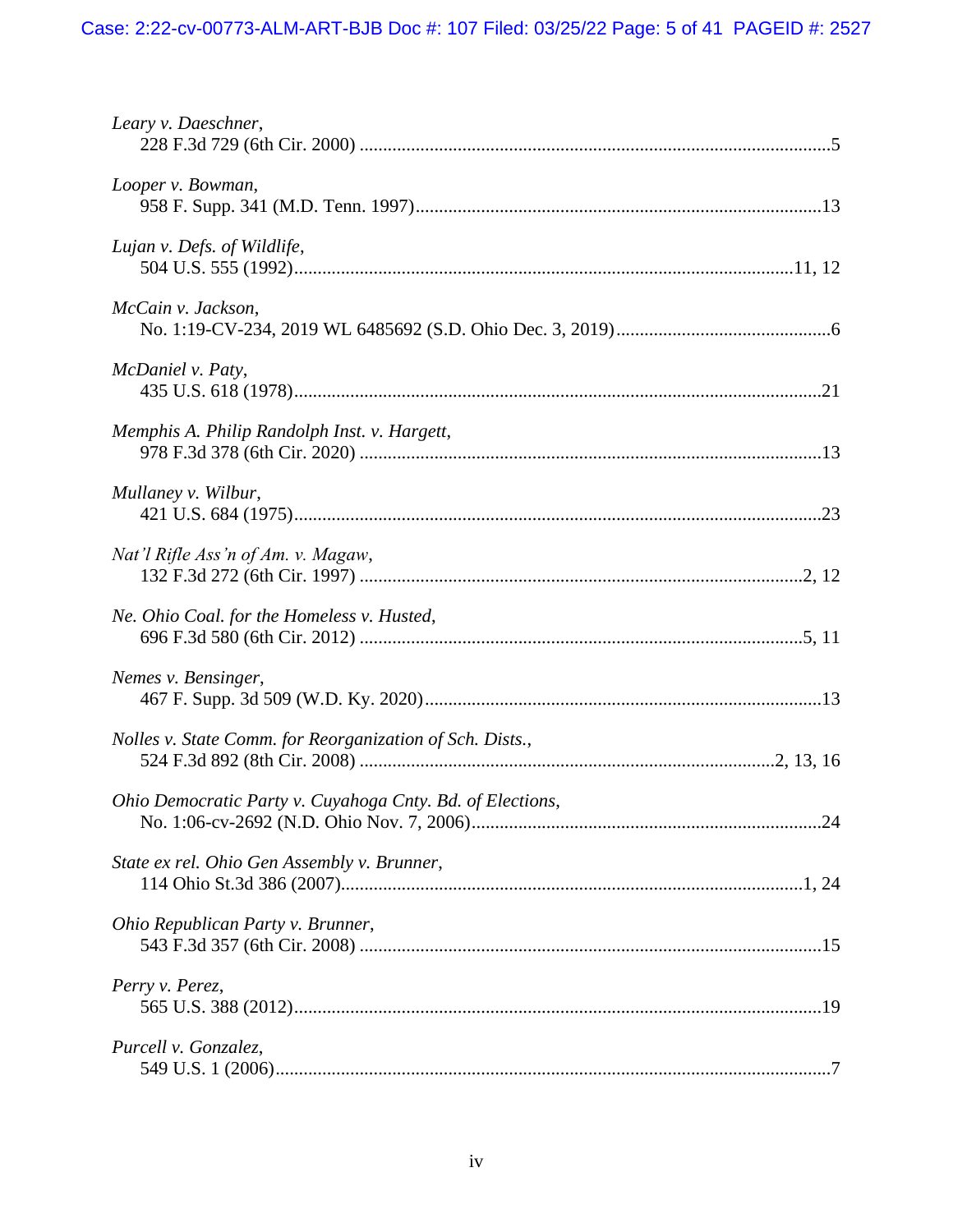| Quilter v. Voinovich,<br>794 F. Supp. 756 (N.D. Ohio 1992), rev'd on other grounds, 507 U.S. 146 |
|--------------------------------------------------------------------------------------------------|
| Reich v. Collins,                                                                                |
| Reynolds v. Sims,                                                                                |
| Rice v. Smith,                                                                                   |
| Rucho v. Common Cause,                                                                           |
| Saunders v. Shaw,                                                                                |
| Schlesinger v. Reservists Comm. to Stop the War,                                                 |
| Sixty-Seventh Minn. State Senate v. Beens,                                                       |
| Slocum v. Bear,                                                                                  |
| Smith v. S.C. State Election Comm'n,                                                             |
| State v. Mole,                                                                                   |
| Thompson v. DeWine,                                                                              |
| Thompson v. DeWine,                                                                              |
| Turner Broad. Sys., Inc. v. FCC,                                                                 |
| United States v. Richardson,                                                                     |
| Upham v. Seamon,                                                                                 |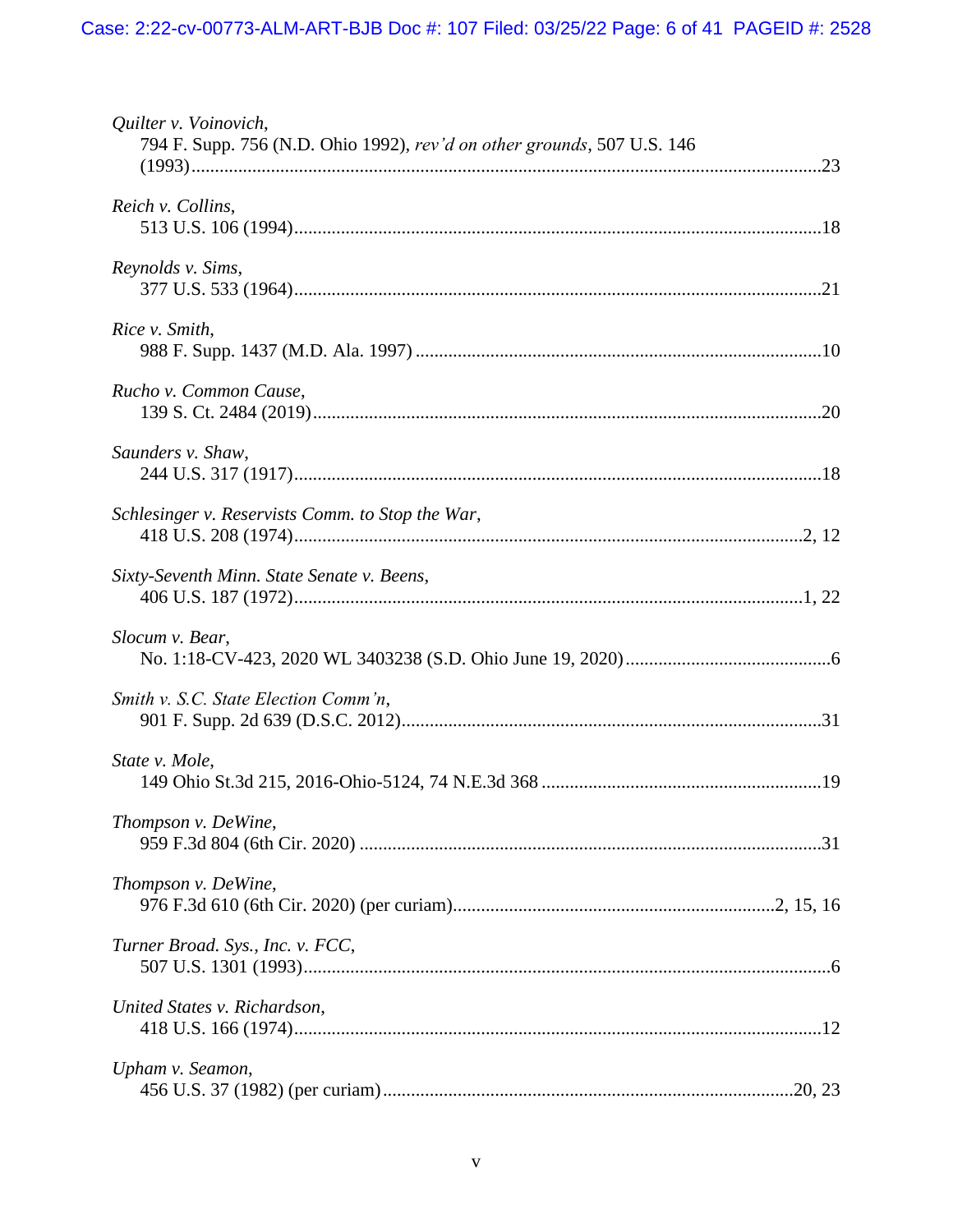| Waskul v. Washtenaw Cnty. Cmty. Mental Health, |
|------------------------------------------------|
| Wattson v. Simon,                              |
| State ex rel. Weinberger v. Miller,            |
| White v. Weiser,                               |
| Wisc. Legislature v. Wisc. Elections Comm'n,   |
| <b>Statutes</b>                                |
|                                                |
|                                                |
|                                                |
|                                                |
|                                                |
|                                                |
|                                                |
| <b>Other Authorities</b>                       |
|                                                |
|                                                |
|                                                |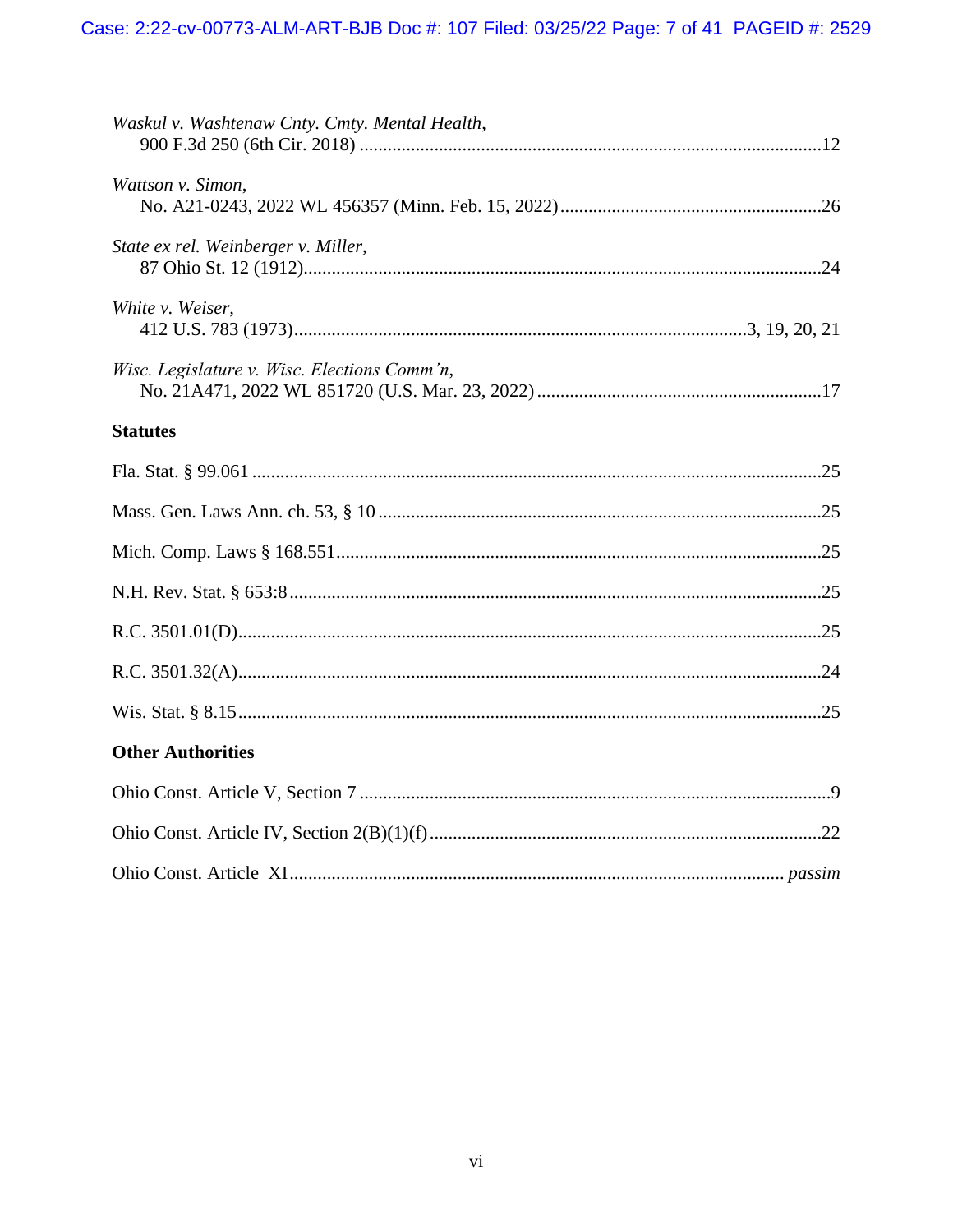#### **INTRODUCTION AND LOCAL RULE 7.2(a)(3) SUMMARY**

In 2015, more than 70 percent of Ohio voters voted to adopt the "Fair District Amendments" to Article XI of the Ohio Constitution and bring an end to partisan gerrymandering of the General Assembly. In their motion for a preliminary injunction, Plaintiffs create a false sense of urgency that would leave those Amendments a dead letter. Plaintiffs would require Ohio officials to conduct General Assembly elections under a reapportionment plan *that the Ohio Supreme Court has already held violates the Ohio Constitution*. They also ask the Court to disregard various other election laws and deadlines that must be ignored to conduct an election under this unconstitutional reapportionment plan on May 3. This would be an extraordinary and entirely unnecessary intrusion into Ohio's state sovereignty.

To the extent any relief is required at this time, it would be far less disruptive to Ohio's sovereignty—and far more consistent with Ohio law, under which constitutional requirements trump statutory provisions, *see State ex rel. Ohio Gen Assembly v. Brunner*, 114 Ohio St.3d 386 ¶ 30 (2007); *infra* Part II.A.3.b.i, pp. 23-24—to order a delay to the General Assembly primary. Courts have frequently done so in redistricting cases where necessary to allow time for the preparation of a lawful map. *See, e.g.*, *Sixty-Seventh Minn. State Senate v. Beens*, 406 U.S. 187, 201 n.11 (1972) ("If time presses too seriously [to implement a remedial reapportionment plan], the District Court has the power appropriately to extend the [election deadline] time limitations imposed by state law."); *infra* Part II.A.3.b.i, pp. 22-23 & n.7 (citing additional cases).

Plaintiffs' arguments in support of a preliminary injunction are substantially similar to their arguments in support of a TRO, *compare* ECF No. 84 at PageID 1160-70, *with* ECF No. 96 at PageID 1582-95. These arguments lack merit for the same reason as well, and thus this response is in many respects similar to ECF No. 90. The principal differences are in the background section and in Parts I, II.A.1, II.A.3, and II.C of the argument.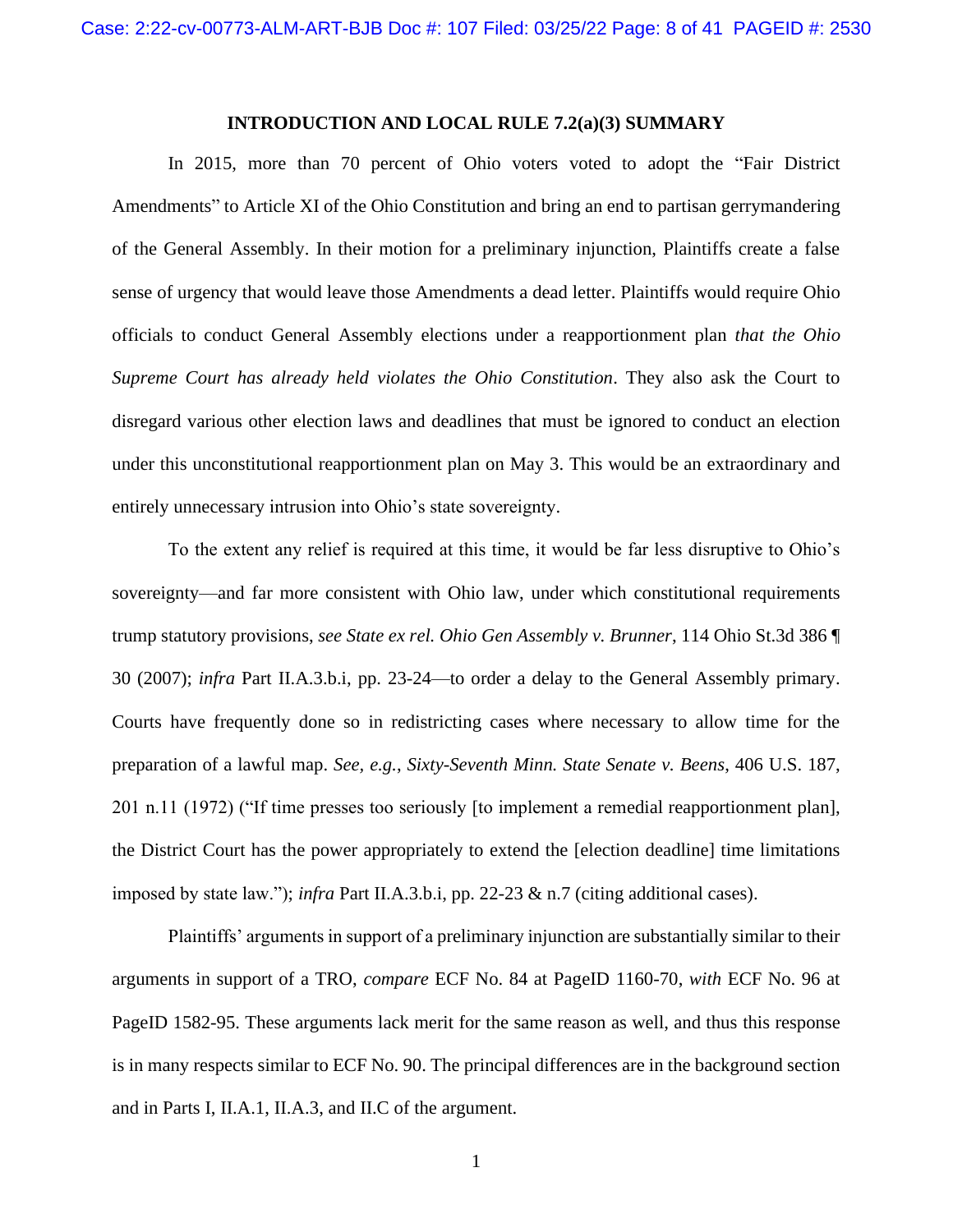As explained in Part I, *infra* pp. 5-11, granting Plaintiffs' preliminary injunction would not preserve the status quo—it would irreversibly alter it. And it would have this Court usurp the Ohio Supreme Court's authority and improperly cut short the Ohio Redistricting Commission's ongoing, daily proceedings to prepare districts that comply with Ohio law, in violation of the Supreme Court's command for deference to state redistricting processes. *Growe v. Emison*, 507 U.S. 25, 33-34 (1993).

Moreover, as explained in Part II, *infra* pp. 11-31, Plaintiffs do not meet any of the four requirements for preliminary relief.

Plaintiffs are unlikely to succeed on the merits. *Infra* Part II.A., pp. 11-28. They lack standing because they assert a generalized grievance equally affecting all Ohio voters. *Schlesinger v. Reservists Comm. to Stop the War*, 418 U.S. 208, 220 (1974); *Nat'l Rifle Ass'n of Am. v. Magaw*, 132 F.3d 272, 294 (6th Cir. 1997); *Nolles v. State Comm. for Reorganization of Sch. Dists.*, 524 F.3d 892, 900 (8th Cir. 2008); *infra* Part II.A.1, pp. 11-15. And a delay to the General Assembly primary currently set by statute for May 3, which is all that is threatened, does not violate any federal law. *Thompson v. DeWine*, 976 F.3d 610, 620 (6th Cir. 2020) (per curiam); *Nolles*, 524 F.3d at 898; *infra* Part II.A.2, pp. 15-18. Nor can Plaintiffs obtain the sole relief they seek—an order imposing the Third Plan—because the Ohio Supreme Court has already held that the Third Plan violates Ohio law, it is possible to draw a map that is lawful under both Ohio and federal law, and federal courts in reapportionment cases must "follow the policies and preferences of the State, as expressed in statutory and constitutional provisions or in the reapportionment plans proposed by the state legislature, whenever adherence to state policy does not detract from the requirements of the Federal Constitution." *White v. Weiser*, 412 U.S. 783, 794-95 (1973); *infra* Part II.A.3.a, pp. 19-22. In the event the Court deems it necessary for this Court to issue relief, it should set a new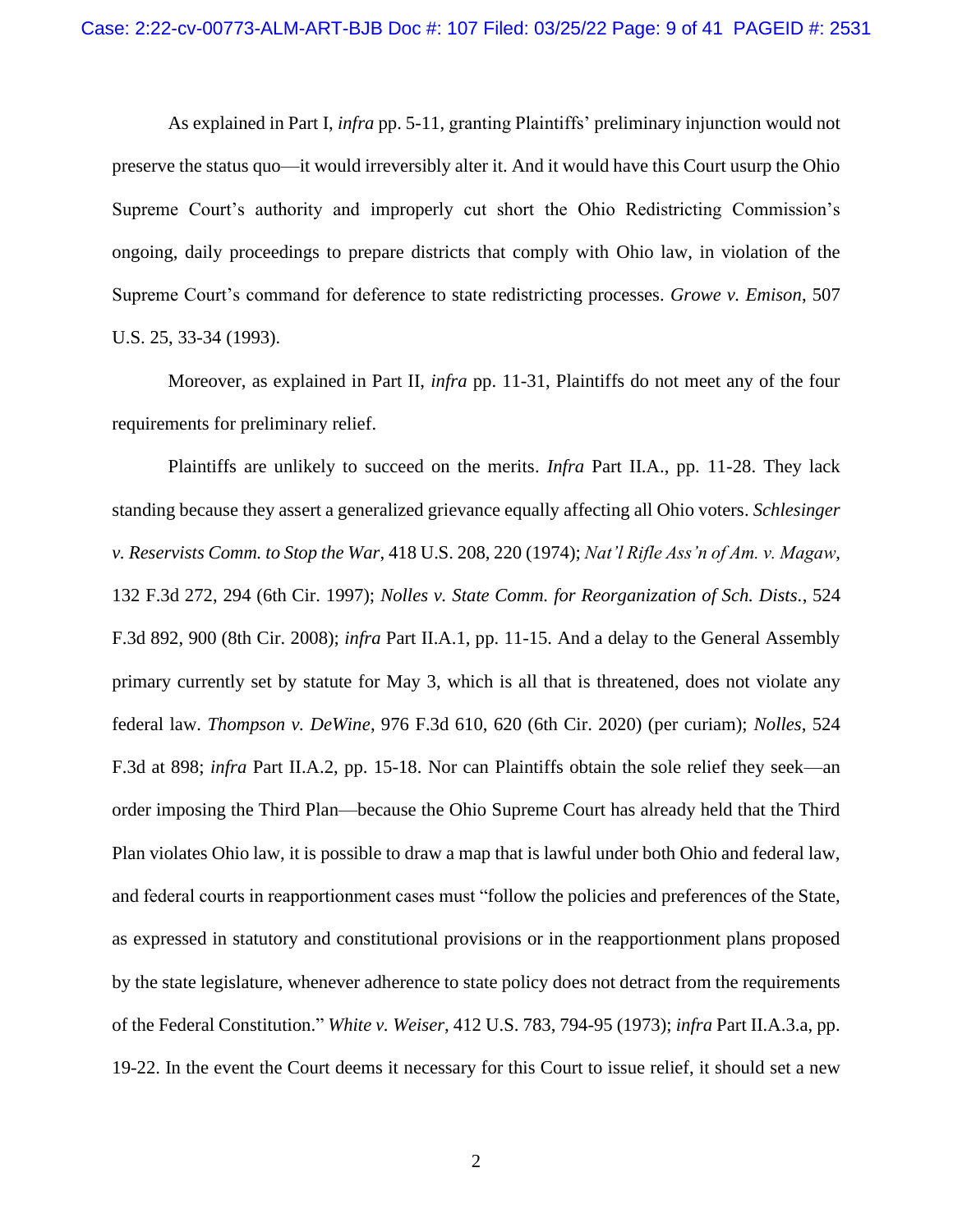primary date and implement the Bennett Petitioners' proposed plan (the "Rodden III Plan"), which—unlike the Third Plan—complies with both federal and Ohio law. *Infra* Part II.A.3.b, pp. 22-28.

For similar reasons, Plaintiffs do not face irreparable harm. *Infra* Part II.B, p. 28. The sole issue is a delay to the May 3 primary while lawful maps are prepared, not an election under malapportioned maps or no election at all, and Plaintiffs make no showing that such a delay will irreparably harm them. In contrast, a preliminary injunction requiring use of the Third Plan will substantially harm all Ohio voters and the public interest by rendering the Fair District Amendments a nullity and requiring Ohio voters to elect and be governed by representatives from districts that the Ohio Supreme Court has held were primarily and unlawfully drawn to disfavor one political party. *Infra* Parts II.C., II.D, pp. 29-31.

#### **BACKGROUND**

<span id="page-9-0"></span>The legal and factual background for this case is described in detail in the Bennett Petitioners' Opposition to Plaintiffs' Motion for Temporary Restraining Order, ECF No. 90 at PageID 1330-37. The Bennett Petitioners focus here on the significant progress that the Ohio Redistricting Commission has made in just the last few days.

The Ohio Supreme Court held the Third Plan unconstitutional on March 16. *League of Women Voters of Ohio v. Ohio Redistricting Comm'n*, 2022-Ohio-789, 2022 WL 803033 ¶ 2 (Ohio Mar. 16, 2022) ("*LWV III*"). The Court gave the Commission a deadline of Monday, March 28 to file a new plan with the Secretary of State. *Id.* ¶ 45. The Court further ordered that the drafting occur in public and the Commission hold frequent public meetings to promote transparency and bipartisanship. *Id.* ¶ 44. The Court also required processes to ensure that a compliant map would be drawn, including the retention of "an independent map drawer—who answers to all commission members." *Id.* ¶ 31.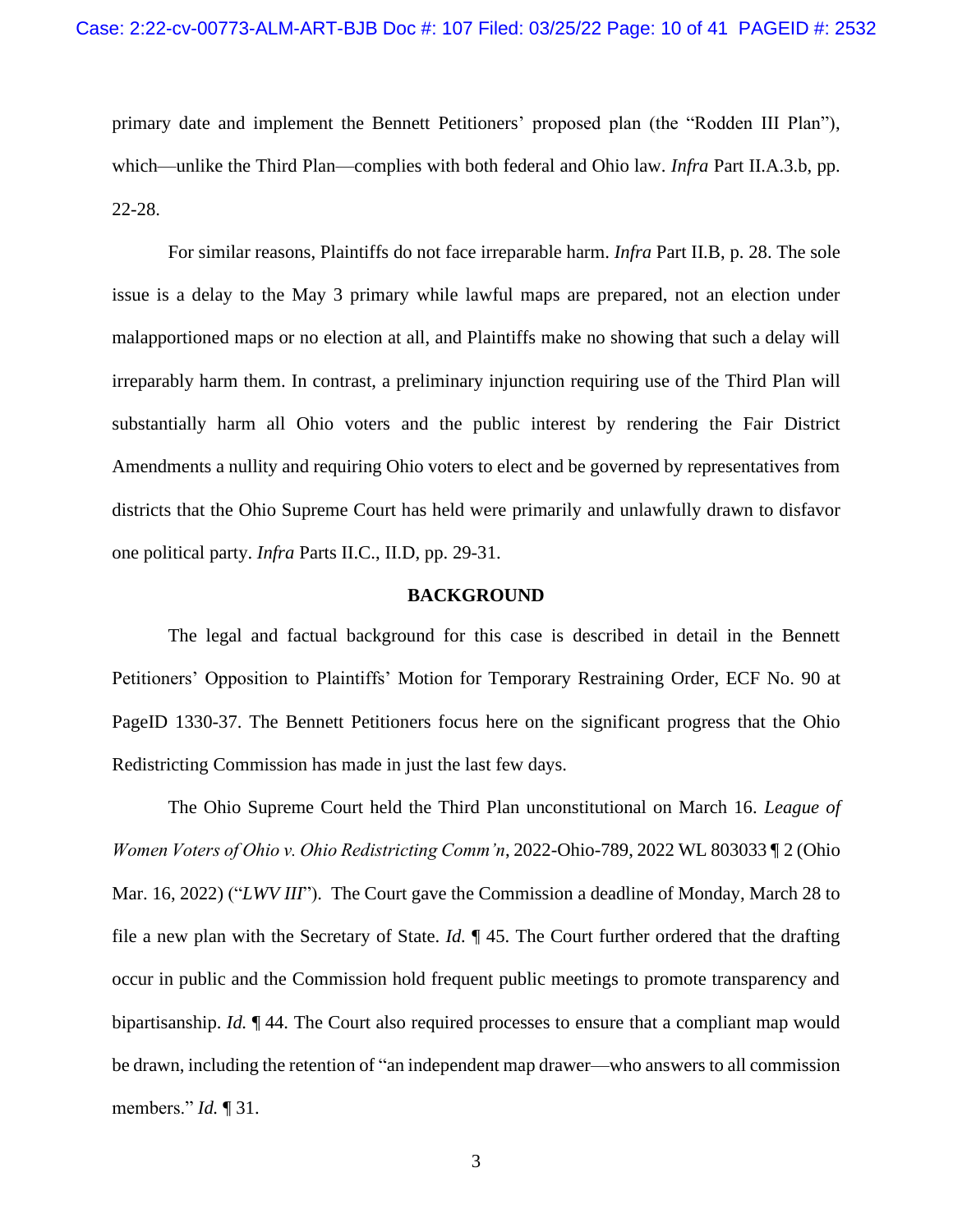The Commission promptly began proceedings to prepare a fourth plan in response to the Ohio Supreme Court's order, and those proceedings are ongoing. On Saturday March 19, the Commission reconvened to develop a plan to prepare a lawful map. *See* Commission Meetings, Ohio Redistricting Comm'n, https://redistricting.ohio.gov/meetings (as last accessed Mar. 23, 2022). The Commission has met nearly every day since then, and it has resolved to meet daily, including on weekends, through at least Monday, March 28, the date by which the Ohio Supreme Court ordered the Commission to adopt a lawful plan. *See id.* To enable the preparation of a new plan, the Commission has retained two expert map-drawers, who are in the midst of their work. *See* Tr. of Ohio Redistricting Comm'n Mar. 21, 2022 Mtg. at 14, https://www.redistricting.ohio.gov/assets/organizations/redistricting-

commission/events/commission-meeting-march-21st-257/transcript-1381.pdf. The Commission has published a daily schedule of public meetings of the map makers, which the public may observe in-person or virtually. *See* Commission Meetings, Ohio Redistricting Comm'n, https://redistricting.ohio.gov/meetings (as last accessed Mar. 23, 2022). The Commission is also working with the Sixth Circuit's chief mediators and secured two of the Court's mediators to assist, if necessary, in reaching a final bipartisan plan. Tr. of Mar. 21, 2022 Mtg., *supra*, at 14-15. And the Ohio Supreme Court has retained jurisdiction to review the Commission's new plan once it is adopted. *LWV III*, 2022 WL 803033 ¶ 45.

On the evening of Wednesday, March 23, Secretary of State Frank LaRose issued a directive to all 88 of Ohio's boards of elections, providing that "offices and candidates for Ohio House, Ohio Senate, or State Central Committee will not appear on the ballot." ECF No. 97 at PageID 1599. He directed that "[b]oards must reprogram their election databases and prepare ballots to be ready by April 5, 2022, without the [General Assembly and related] offices" and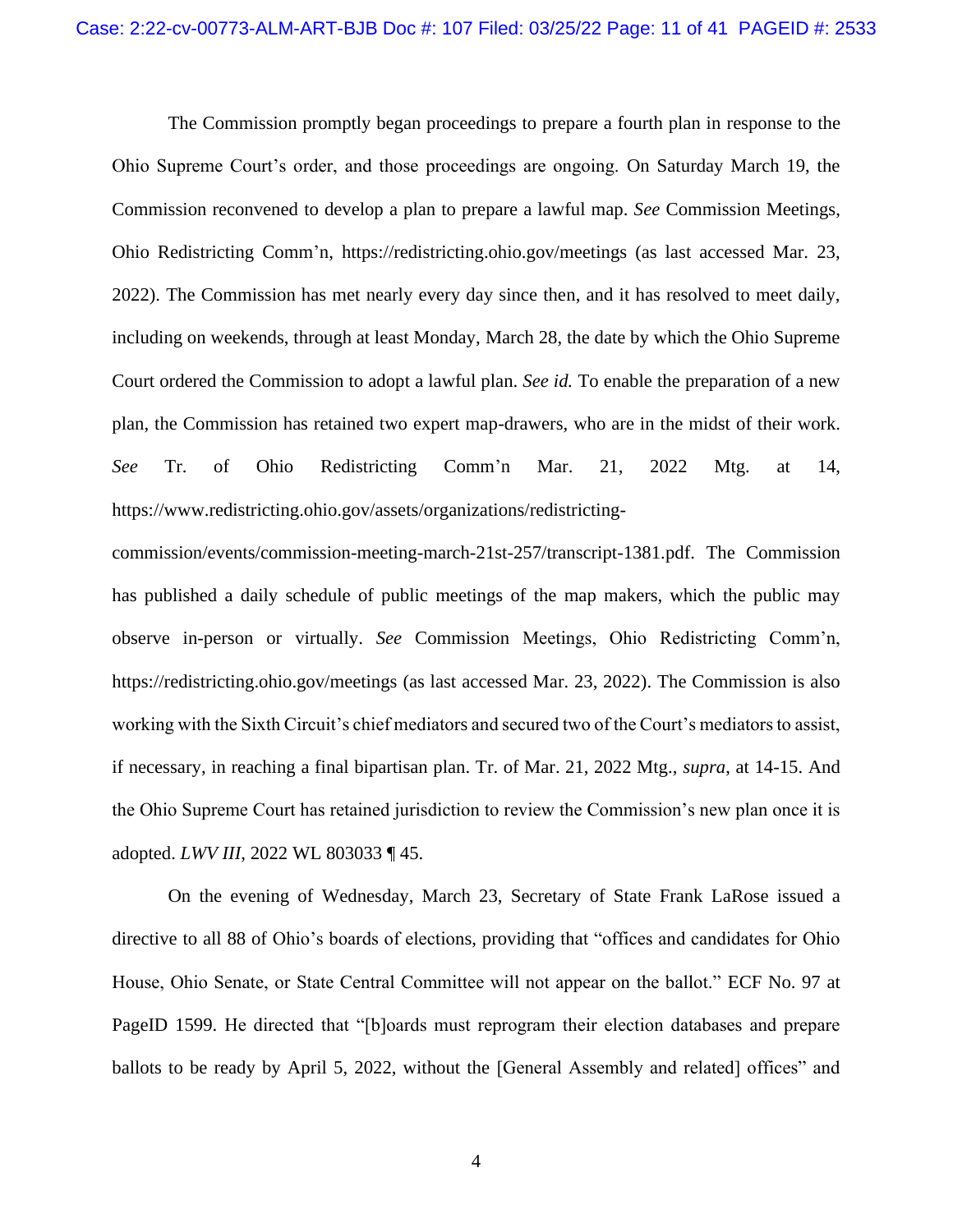required them to "maintain a copy" of the ballot including the General Assembly offices *only* "[i]f boards' election management systems allows [sic] for it." *Id.* at PageID 1600. This makes sense. The status quo is that the Ohio Supreme Court has held that the Third Plan violates the Ohio Constitution and thus it cannot be used to conduct an election.

### **LEGAL STANDARD**

<span id="page-11-0"></span>In determining whether to issue a preliminary injunction, the Court must consider: "(1) whether the movant has a strong likelihood of success on the merits; (2) whether the movant would suffer irreparable injury without the injunction; (3) whether issuance of the injunction would cause substantial harm to others; and (4) whether the public interest would be served by the issuance of the injunction." *Ne. Ohio Coal. for the Homeless v. Husted*, 696 F.3d 580, 590–91 (6th Cir. 2012). "[T]he preliminary injunction is an 'extraordinary remedy involving the exercise of a very farreaching power, which is to be applied "only in [the] limited circumstances" which clearly demand it.'" *Leary v. Daeschner*, 228 F.3d 729, 739 (6th Cir. 2000) (quoting *Direx Isr., Ltd. v. Breakthrough Med. Corp.*, 952 F.2d 802, 811 (4th Cir. 1991)).

#### **ARGUMENT**

### <span id="page-11-2"></span><span id="page-11-1"></span>**I. A preliminary injunction is inappropriate because it would disrupt the status quo and interfere with the state's ongoing redistricting process.**

A preliminary injunction is a discretionary remedy. *CSX Transp., Inc. v. Tennessee State Bd. of Equalization*, 964 F.2d 548, 553 (6th Cir. 1992). "The point of a preliminary injunction is to maintain 'the status quo' until the resolution of the case 'on its merits.'" *Adams v. Baker*, 951 F.3d 428, 429 (6th Cir. 2020) (quoting *Burniac v. Wells Fargo Bank, N.A.*, 810 F.3d 429, 435 (6th Cir. 2016)). Plaintiffs' Motion, however, does not seek to *preserve* the status quo: it seeks to fundamentally *change* it, asking this federal court to insert itself and cut short the ongoing state redistricting process that is being conducted under the active jurisdiction of the Ohio Supreme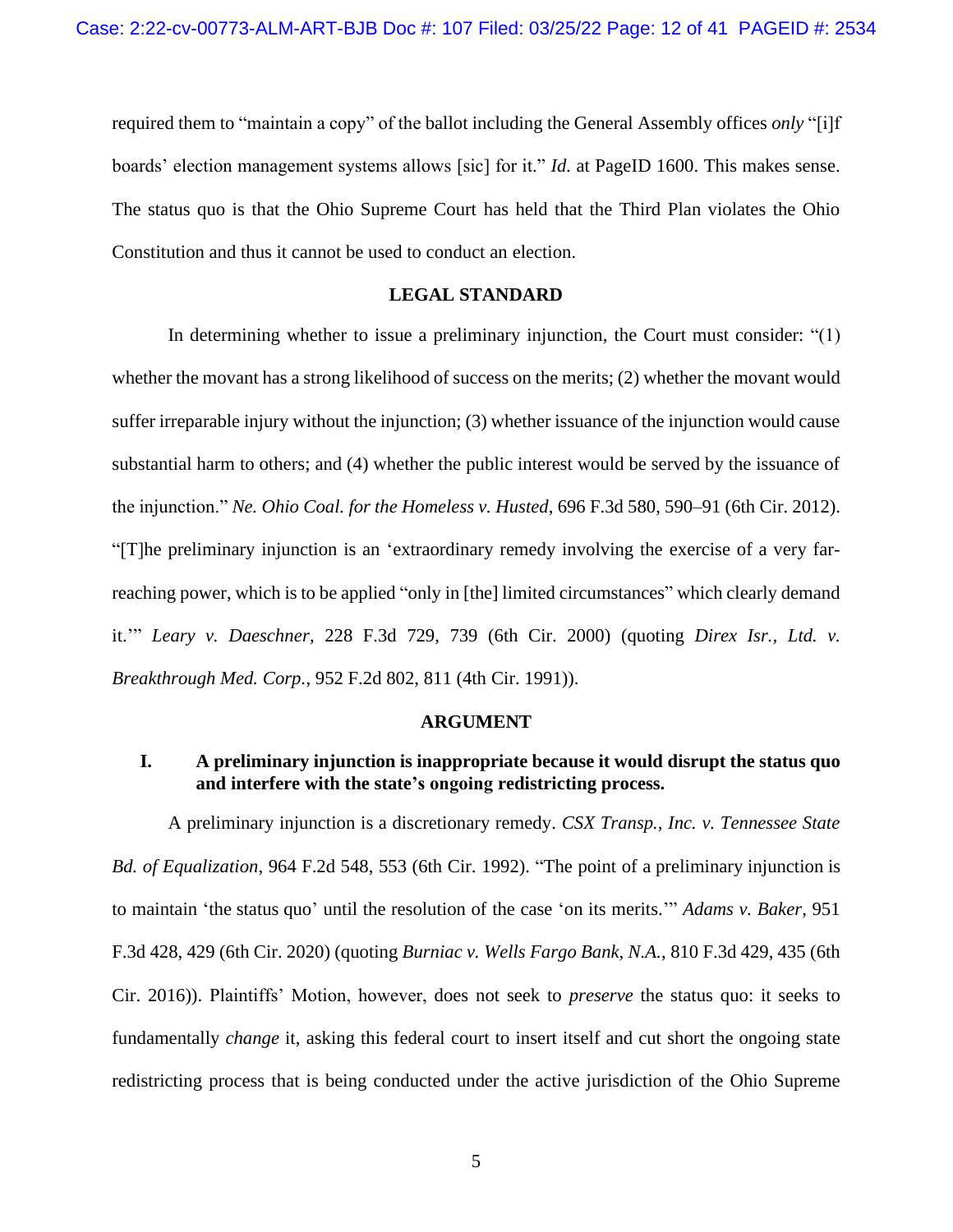Court. There is little "preliminary" about what Plaintiffs seek, and this overreach provides reason enough, standing alone, to deny the Motion. *See, e.g.*, *Slocum v. Bear*, No. 1:18-CV-423, 2020 WL 3403238, at  $*1$  (S.D. Ohio June 19, 2020) (denying motion for preliminary injunction where the "nature of the equitable relief . . . sought was improper as it would have required the Court to order Defendants to affirmatively act . . ., rather than to enjoin Defendants from taking certain acts and thereby maintain the status quo"); *McCain v. Jackson*, No. 1:19-CV-234, 2019 WL 6485692, at \*1 (S.D. Ohio Dec. 3, 2019) (denying motion for preliminary injunction where "affirmative relief sought . . . would go beyond preserving the status quo, providing affirmative relief before judgment on the merits"); *cf. Turner Broad. Sys., Inc. v. FCC*, 507 U.S. 1301, 1302-03 (1993) (Rehnquist, C.J., in chambers) ("By seeking an injunction, applicants request that I issue an order altering the legal status quo. Not surprisingly, they do not cite any case in which such extraordinary relief has been granted, either by a single Justice or by the whole Court.").

As Secretary LaRose's March 23 filing made clear, Plaintiffs' Motion is based on a false premise. *See generally* ECF No. 97. The status quo is not a May 3 primary under the Third Plan. To the contrary, the Ohio Supreme Court's ruling that the Third Plan violates the Ohio Constitution means that no primary election can be held under the Third Plan. Secretary LaRose has affirmatively directed Ohio's boards of elections that "offices and candidates for Ohio House, Ohio Senate, or State Central Committee *will not appear on the [May 3] ballot*." ECF No. 97 at PageID 1599 (emphasis added). That is the status quo.

The only way a primary election could be held under the Third Plan, even under Plaintiffs' own characterization, is for *this* Court to affirmatively and immediately order that the primary election proceed under that map notwithstanding the Ohio Supreme Court's clear holding that it violates Ohio law and Secretary LaRose's latest directive, and to be held using rare procedures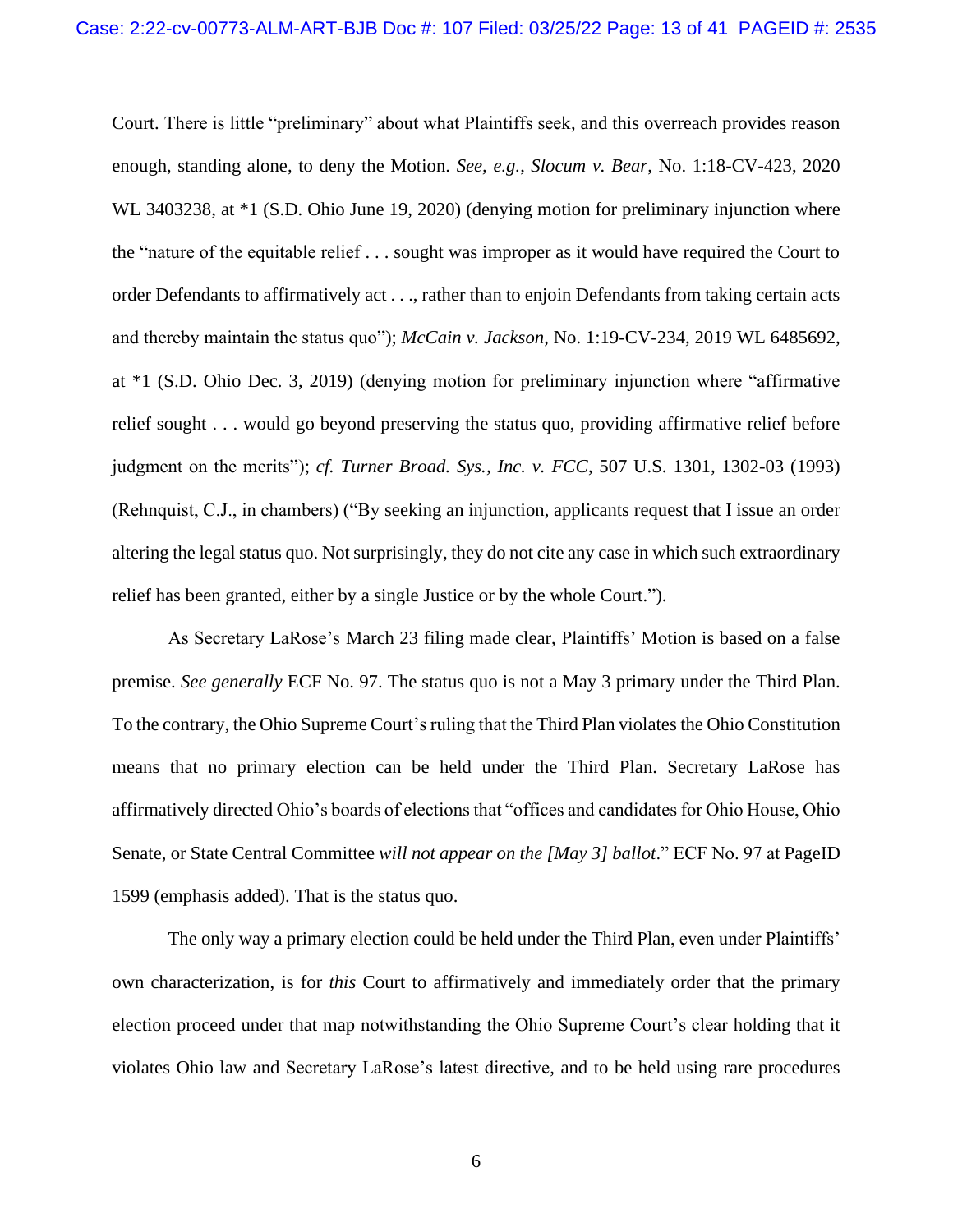such as "supplemental ballot[s]." ECF No. 98 at PageID 1607*.* Far from preserving the status quo, such an order would affirmatively and irreversibly change the status quo, by requiring Ohio's government to conduct elections for Ohio's state legislature under districts that violate the Ohio Constitution, using supplemental ballots. The result would be to cause Ohio to be governed for the next two years by a legislature elected from districts that the Ohio Supreme Court has already found to be unlawful and unconstitutional. That is a sea change, not a pause to preserve the status quo while the Court considers the issues.

Moreover, even aside from the severe harms to federalism from this Court's ordering elections to the Ohio legislature under unconstitutional districts, a last-minute order requiring Ohioans to vote on two separate ballots, received (for mail voters) at different times but due on the same date, would itself substantially burden federally protected voting rights. Secretary LaRose's counsel conceded at the March 25 hearing that such an approach would raise profound concerns of voter confusion, and she expressly clarified that Secretary LaRose does not favor such an approach—*even though he was one of the Commission members who voted for the Third Plan*. *See*  ECF No. 103 at PageID 2512 (explaining that Secretary's ability to implement a court order is impacted by "the ability of Ohio's eighty-eight county boards of elections to quickly put the Secretary's instructions into action at the local level to allow voting to begin in all eighty-eight counties at the same time").

The Supreme Court has counseled that "[a]s an election draws closer," federal court orders affecting election rules "can themselves result in voter confusion and consequent incentive to remain away from the polls." *Purcell v. Gonzalez*, 549 U.S. 1, 4-5 (2006). An eleventh-hour order that the primary election be held under a map that is, and was widely reported to be, unconstitutional, using unusual procedures, would run afoul of this principle. Plaintiffs' argument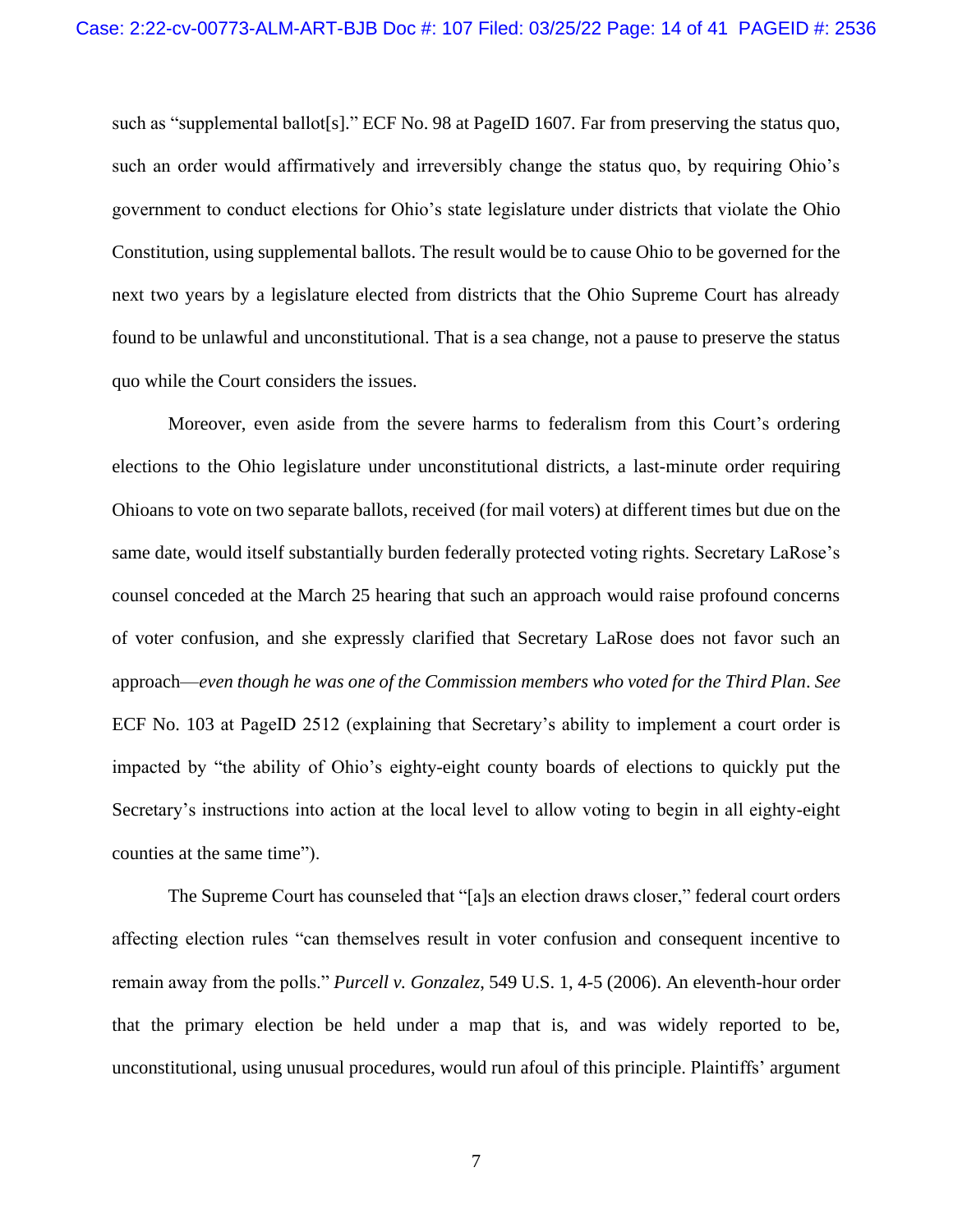that the Court "should act without more delay" because the election is already underway only underscores the harm an injunction would cause at this juncture. ECF No. 98 at PageID 1606. It would be far less burdensome on Ohio voters' federal voting rights—not to mention on Ohio law more broadly—to postpone the General Assembly primary to a later date. In other words, far from preserving the status quo, the preliminary injunction Plaintiffs seek would affirmatively and irreversibly change the status quo, by requiring Ohio's government to conduct elections for Ohio's state legislature under districts that violate the Ohio Constitution, using supplemental ballots. Such an order would cause Ohio to be governed for the next two years by a legislature elected from districts that the Ohio Supreme Court has already found to be unlawful and unconstitutional. That is a sea change, not a pause to preserve the status quo while the Court considers the issues.

Significantly, delay is all that is threatened. Plaintiffs' Motion assumes that the alternative to a May 3 primary under the Third Plan is either an election under the now-malapportioned 2011 districts or no election at all. ECF No. 96 ("Mot.") at PageID 1582-84. Not so. Secretary LaRose has made clear that if the General Assembly primary is not held on May 3, it will be held on a later date, once lawful plans have been adopted. *See, e.g.*, ECF No. 76 at PageID 1108 ("At present, the primary election for those districts will have to be held at a later date."); Frequently Asked Questions: The Latest on Ohio's May 3 Primary (Mar. 19, 2022), Ohio Sec'y of State, https://www.ohiosos.gov/globalassets/elections/may3primaryfaq.pdf ("If the General Assembly races aren't on the May 3 ballot, when will those primary contests be held? The Ohio General Assembly has the authority to make that decision, and it can go one of two directions. First, they could move the entire primary election to a later date. Second, they could allow the statewide, congressional, and local races to continue on the May 3 ballot and reschedule the General Assembly primary contests for a later date, possibly in August when boards of elections typically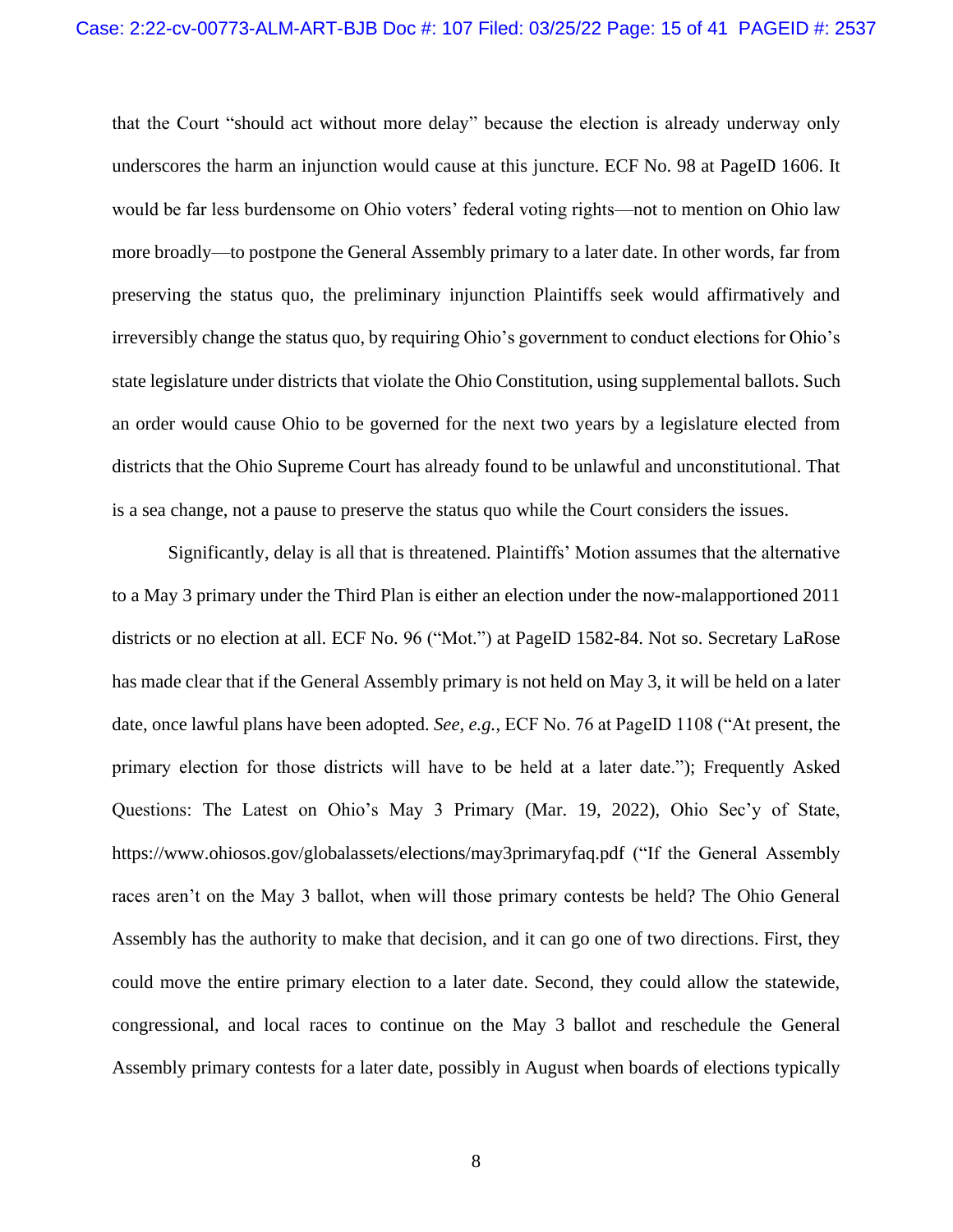hold special elections."). And the Ohio Constitution itself *requires* that a primary election be held. *See* Ohio Const. Article V, Section 7. If for some reason the General Assembly persists in its refusal to set a new date for such an election, and the Ohio courts do not intercede, the Court could order one itself. *See infra* Part II.A.3.b.i.

Meanwhile, Ohio's state redistricting process is active and ongoing. The Commission has already met seven times in the days since the Ohio Supreme Court held the Third Plan unconstitutional on Wednesday, March 16, and it has resolved to meet daily, including on weekends, through at least Monday March 28, *See* Commission Meetings, Ohio Redistricting Comm'n, https://redistricting.ohio.gov/meetings (as last accessed Mar. 23, 2022). The Commission's two expert map-drawers are working on a new plan, and the Commission is also working with the Sixth Circuit's chief mediators. *See* Tr. of Ohio Redistricting Commission Mar. 21, 2022 Mtg. at 14-15, https://www.redistricting.ohio.gov/assets/organizations/redistrictingcommission/events/ commission-meeting-march-21st-257/transcript-1381.pdf. And the Ohio Supreme Court has retained jurisdiction to review the Commission's new plan under an expedited briefing schedule once it is adopted. *LWV III*, 2022 WL 803033 ¶ 45.

A preliminary injunction would improperly cut short all of this state activity, which is ongoing in response to orders from—and under the active jurisdiction of—the Ohio Supreme Court. "[T]he Constitution leaves with the States primary responsibility for apportionment of their federal congressional and state legislative districts," such that "'reapportionment is primarily the duty and responsibility of the State through its legislature or other body, rather than of a federal court.'" *Growe*, 507 U.S. at 33 (quoting *Chapman v. Meier*, 420 U.S. 1, 27 (1975)). Thus, "the Court has required federal judges to defer consideration of disputes involving redistricting where the State, through its legislative *or* judicial branch, has begun to address that highly political task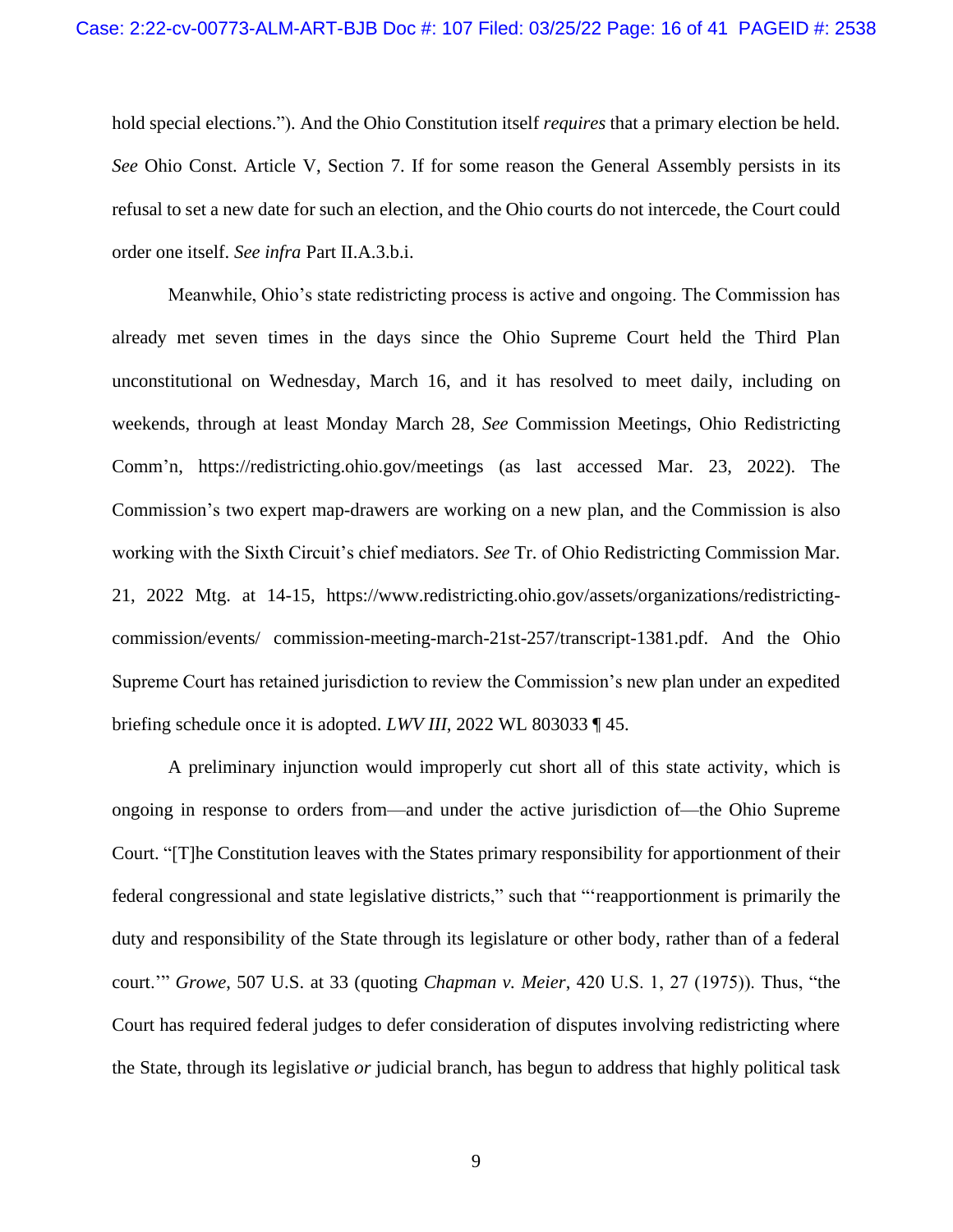itself." *Id.* at 33. "[W]hen parallel State proceedings exist, the decision to refrain from hearing the litigant's claims should be the routine course." *Rice v. Smith*, 988 F. Supp. 1437, 1439 (M.D. Ala. 1997).

To be sure, Ohio's redistricting process has taken a winding path. But while the delays in completing that process are unfortunate, they are not surprising. This is the first redistricting cycle since Ohio's voters overwhelmingly voted in 2015 to amend the Ohio Constitution to adopt the procedurally and substantively complicated Fair District Amendments governing the General Assembly redistricting process. Those amendments worked a dramatic change to Ohio redistricting law, and effectively require the unwinding of the 2011 partisan gerrymander that preceded them, with all the attendant disgorgement of political power that entails. It is understandable that this process has taken time, and that it has ultimately required the Ohio Supreme Court to authoritatively interpret the new provisions and resolve disputes over their meaning and application in a series of three decisions. *See League of Women Voters of Ohio v. Ohio Redistricting Comm'n*, No. 2022-Ohio-65, 2022 WL 110261 (Ohio Jan. 12, 2022) ("*LWV I*"); *League of Women Voters of Ohio v. Ohio Redistricting Comm'n*, No. 2022-Ohio-342, 2022 WL 354619 (Ohio Feb. 7, 2022) ("*LWV II*"); *LWV III*, 2022 WL 803033. The result is that it is now too late for *anyone*—this Court or the Commission—to adopt a lawful General Assembly plan in time to hold the General Assembly primary as originally scheduled on May 3. *See* ECF No. 76 at PageID 1107-08 ("With military and overseas voting ('UOCAVA') and early voting for the primary set to begin shortly, logistically, county boards of election cannot hold primary elections for those races on May 3 with yet *another* legislative district plan." (emphasis in original)).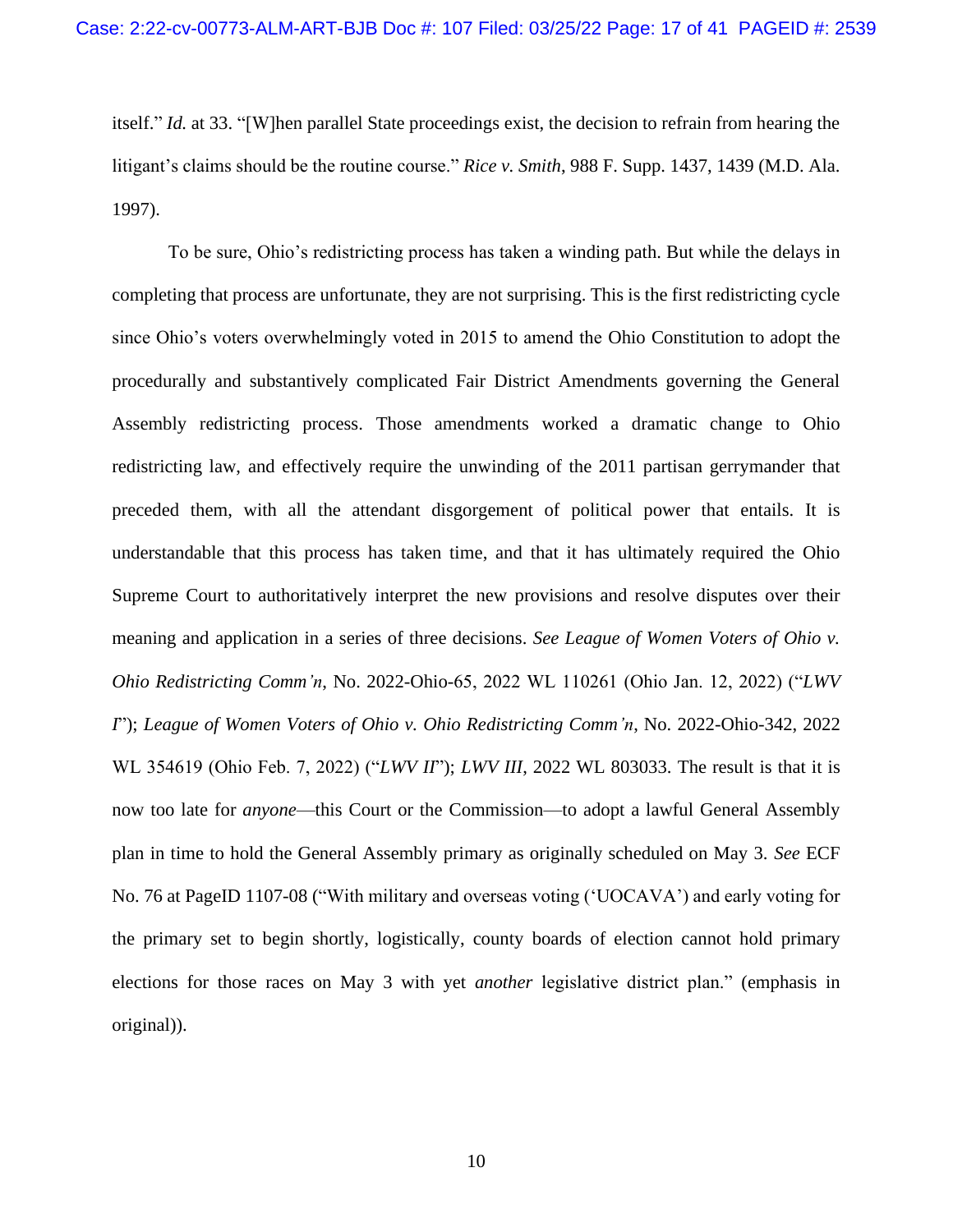But as the Commission's and the Ohio Supreme Court's ongoing proceedings amply demonstrate, Ohio is "fully prepared to adopt a [lawful] plan in as timely a manner as" this Court could. *Growe*, 507 U.S. at 37. Given all of the ongoing activity of the Commission, it cannot be said that Ohio is "either unwilling or unable to adopt a" legislative plan. *Id*. There is therefore no basis for a preliminary injunction from this Court cutting that activity short.

#### <span id="page-17-0"></span>**II. Plaintiffs do not meet the requirements for preliminary relief.**

Plaintiffs' request for a preliminary injunction also fails when the four prerequisites for issuance of such relief are considered: Plaintiffs are unlikely to succeed on the merits and do not face irreparable harm, and a preliminary injunction would harm Ohio voters and the public interest by requiring Ohio to elect its state legislators from districts that have already been held unconstitutional under Ohio law, while also severely prejudicing candidates for office.

#### **A. Plaintiffs are unlikely to succeed on the merits.**

<span id="page-17-1"></span>Plaintiffs are unlikely to succeed on the merits because they lack standing or any meritorious federal claim: their quarrel is with the scheduling of a state primary election, which is a question of state law that affects all Ohio voters equally. Moreover, Plaintiffs cannot receive the sole remedy they seek—an order mandating the use of the Third Plan—because it violates Ohio law and is not required by federal law.

### **1. Plaintiffs lack standing because they assert only a generalized grievance affecting all Ohio voters.**

<span id="page-17-2"></span>"In evaluating plaintiffs' likelihood of success on the merits, [this Court must] examine first the issue of standing." *Ne. Ohio Coal. for Homeless*, 467 F.3d at 1010. Each element of standing "must be supported in the same way as any other matter on which the plaintiff bears the burden of proof, *i.e.*, with the manner and degree of evidence required at the successive stages of the litigation." *Lujan v. Defs. of Wildlife*, 504 U.S. 555, 561 (1992). In a motion for preliminary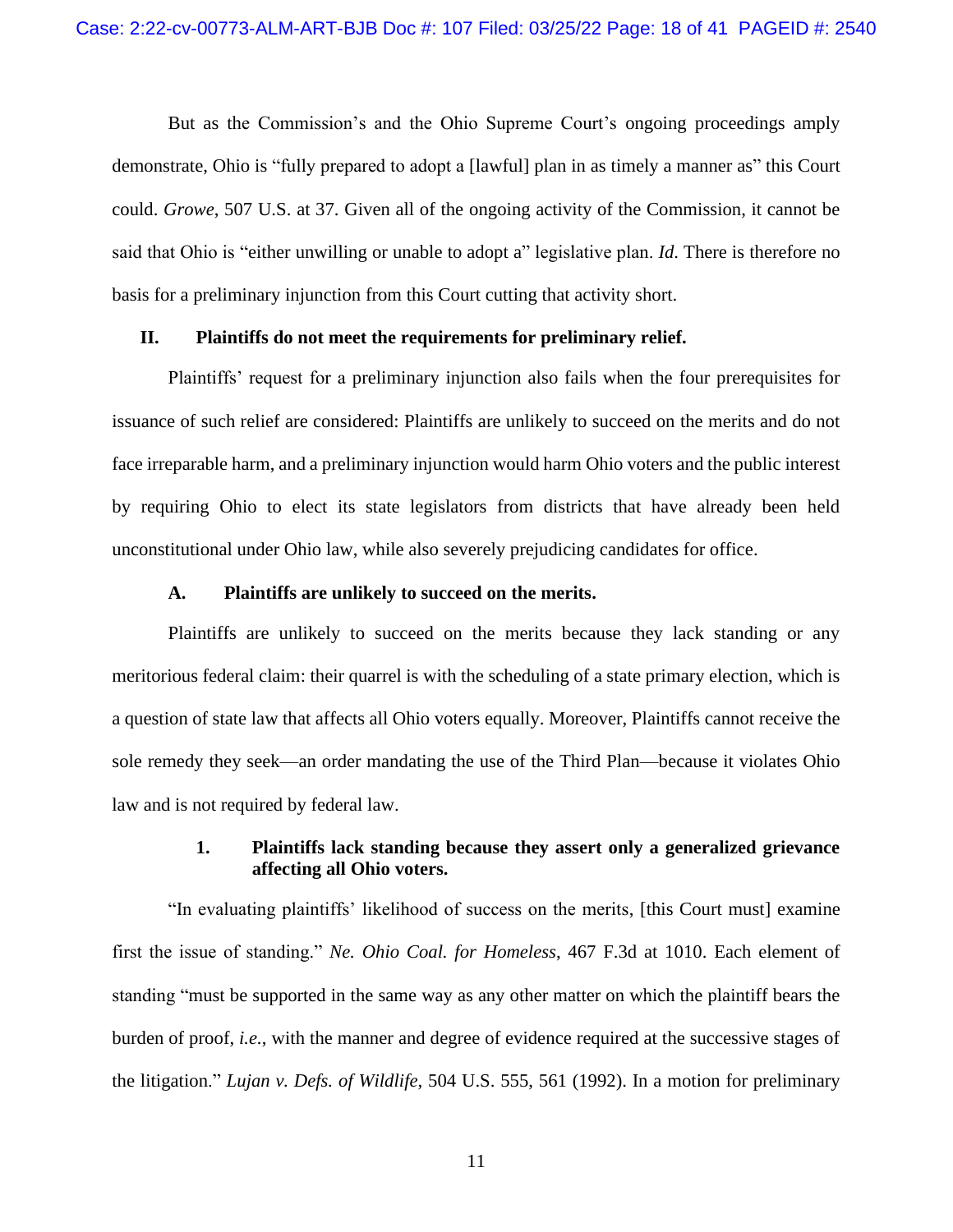relief, "the district court . . . should normally evaluate standing 'under the heightened standard for evaluating a motion for summary judgment.'" *Waskul v. Washtenaw Cnty. Cmty. Mental Health*, 900 F.3d 250, 255 n.3 (6th Cir. 2018) (quoting *Food & Water Watch, Inc. v. Vilsack*, 808 F.3d 905, 912 (D.C. Cir. 2015)). Thus, "mere allegations will not support standing at the preliminary injunction stage." *Doe v. Nat'l Bd. of Med. Examiners*, 199 F.3d 146, 152 (3d Cir. 1999). Rather, "plaintiffs must make a 'clear showing' that they have standing to maintain the preliminary injunction." *Barber v. Bryant*, 860 F.3d 345, 352 (5th Cir. 2017); *Nat'l Bd. of Med. Examiners*, 199 F.3d at 152 (holding that the party seeking preliminary relief must "adduce[] evidence" demonstrating his standing).

"[S]tanding to sue may not be predicated upon an interest . . . which is held in common by all members of the public"—a generalized grievance. *Schlesinger*, 418 U.S. at 220. A plaintiff has no standing to sue if "whatever [his] injury, it [is] one he share[s] with 'all members of the public.'" *United States v. Richardson*, 418 U.S. 166, 178 (1974). The Supreme Court has "consistently held that a plaintiff raising only a generally available grievance about government—claiming only harm to his and every citizen's interest in proper application of the Constitution and laws, and seeking relief that no more directly and tangibly benefits him than it does the public at large-–does not state an Article III case or controversy." *Lujan*, 504 U.S. at 573-75. "The party who invokes the power [of judicial review] must be able to show, not only that the statute is invalid, but that he has sustained or is immediately in danger of sustaining some direct injury as the result of its enforcement, and not merely that he suffers in some indefinite way in common with people generally." *Nat'l Rifle Ass'n of Am.*, 132 F.3d at 294 (quoting *Massachusetts v. Mellon*, 262 U.S. 447, 488 (1923)).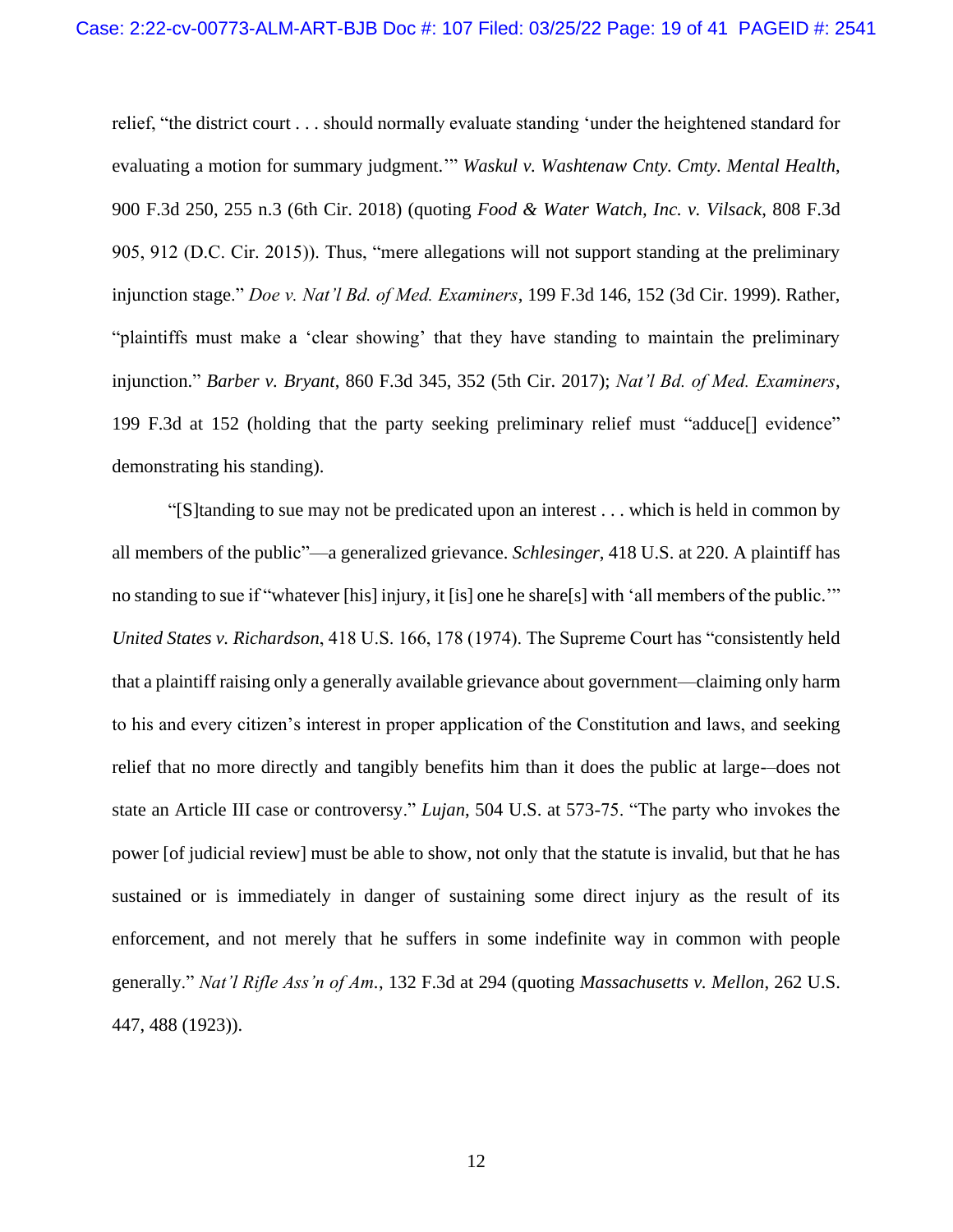This rule is fully applicable in cases, like this one, in which voters challenge state supreme court decisions relating to elections as allegedly violating federal rights. *Lance v. Coffman*, 549 U.S. 437, 439-442 (2007) (per curiam). Such voters must show some harm to themselves in particular; they may not sue based on arguments that the state's actions generally impair voting rights or render an election unfair. *See id.*; *Nolles*, 524 F.3d at 900; *Looper v. Bowman*, 958 F. Supp. 341, 344 (M.D. Tenn. 1997).<sup>1</sup> As the Eighth Circuit has explained, the claim that an interpretation of state law "resulted in a fundamentally unfair election does not allege a personalized injury" if plaintiffs "do not allege that they were treated differently than other voters or that their votes were diluted as compared to other voters, that election officials refused to count their votes or failed to follow state election procedures, or even that the [state officials] violated state law . . . ." *Nolles*, 524 F.3d at 900; *see also Looper*, 958 F. Supp. at 344 ("The Court finds that Plaintiff's allegations of denial of the right to associate with like minded voters and participate in a democratic election do not identify any 'concrete and particularized' injury which he has suffered or will suffer because of the Defendants' conduct. . . . The alleged injuries . . . are abstract and common to all voters or candidates in Putnam County . . . .").

Plaintiffs present evidence of injury only as to one individual Plaintiff, Mr. Gonidakis himself. *See* Aff. of Michael Gonidakis, ECF No. 84-1. And Mr. Gonidakis's asserted injuries are

<sup>1</sup> None of the cases that Plaintiffs cite suggest otherwise. *See* ECF No. 98 at PageID 1609; *Nemes v. Bensinger*, 467 F. Supp. 3d 509, 522 (W.D. Ky. 2020) (finding that plaintiffs who claimed substantial individualized harm due to lack of adequate polling locations in their counties had standing); *League of Women Voters of Mich. v. Johnson*, 352 F. Supp. 3d 777, 793 (E.D. Mich. 2018) (finding that plaintiffs had standing where they "submitted evidence of district-specific injuries to their individual votes"); *Memphis A. Philip Randolph Inst. v. Hargett*, 978 F.3d 378, 388 (6th Cir. 2020) (finding that plaintiffs in voting rights case did *not* have standing where they made only "speculative allegations of past and future harm"); *Adams v. Clinton*, 90 F. Supp. 2d 35, 41 (D.D.C.), *aff'd sub nom. Alexander v. Mineta*, 531 U.S. 940 (2000), *and aff'd*, 531 U.S. 941 (2000) (finding that plaintiffs' complete lack of representation satisfied the injury-in-fact requirement).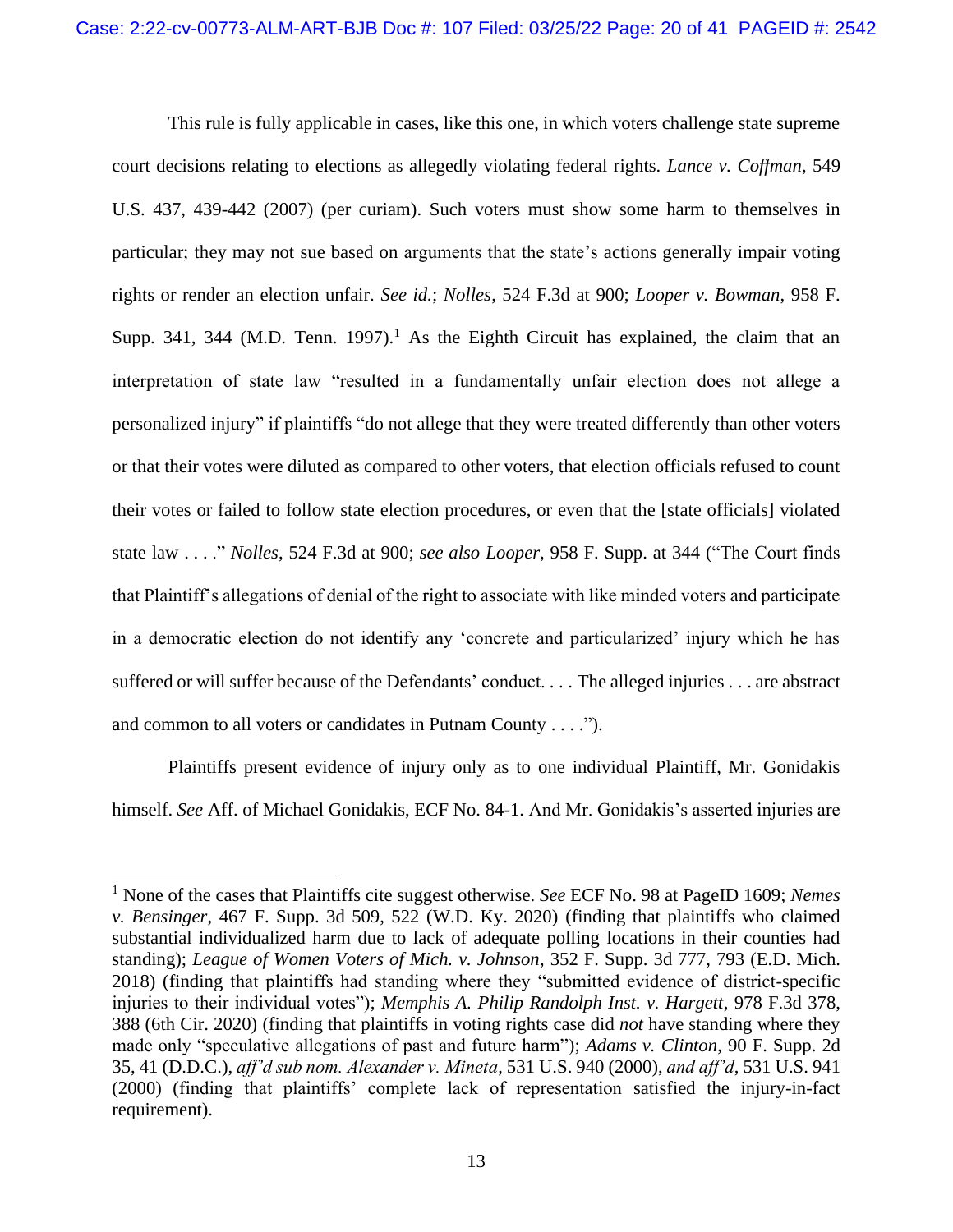shared with every active voter in Ohio: he "typically participate[s] in the statewide legislative primary election process" by "learning about candidates; supporting candidates, financially or otherwise; and associating with like-minded voters," he has begun "engaging in [his] usual election-related activity concerning General Assembly legislative districts," but if the election is not held under the Third Plan, then "all [his] work to-date engaging in the election process will be for nothing." *Id.* ¶¶ 7-12. Mr. Gonidakis does not identify anything concrete that he has done as part of his "usual election-related activity," *id.* ¶ 9, much less make any showing that such activities differ from those all of all other Ohio voters. And regardless, Mr. Gonidakis's investment of "personal resources into" the election process "does not transform a fundamentally generalized grievance into a personal one." *Johnston v. Geise*, 88 F. Supp. 3d 833, 842 (M.D. Tenn. 2015). Any uncertainty created by the invalidation of the Third Plan is in no way unique or particularized to Mr. Gonidakis—it is true in equal measure of every single voter in Ohio.

It would be a different matter if there were an "imminent," "concrete," and "certainly impending" threat that no primary election at all will be held. *See Clapper v. Amnesty Int'l USA*, 568 U.S. 398, 409 (2013). There is no such threat. All parties and all relevant officials agree that a primary election must be held; the sole question is precisely when that primary will be held in the more than seven months before the November general election. It would be speculative for the Court to assume that—if and when it becomes clear that this Court will not order the use of an unlawful map to accommodate the May 3 date—the General Assembly will persist in refusing to reschedule the General Assembly primary for an appropriate date.

Mr. Gonidakis also asserts an additional form of injury from the malapportionment, under the 2020 census, of his legislative districts from last decade. *Id.* ¶ 14. Unlike Mr. Gonidakis's other asserted injuries, injury from residing in overpopulated districts would suffice to give Mr.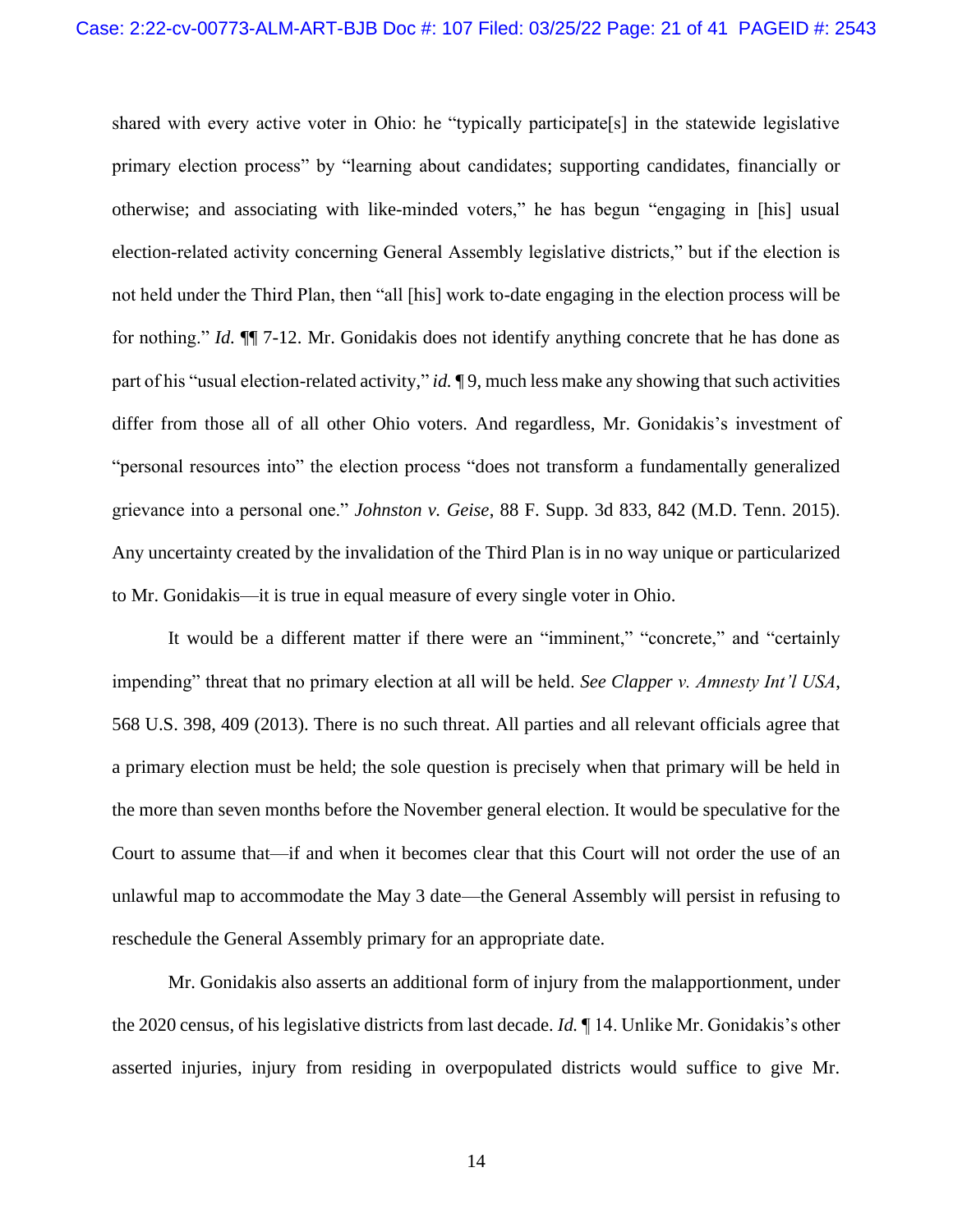Gonidakis standing, were there any prospect whatsoever of elections proceeding under last decade's districts. But there is no such prospect. Secretary LaRose has never once suggested that the invalidation of the Third Plan means that elections will proceed under last decade's districts. To the contrary, Secretary LaRose has made clear that (absent relief from this court) the primary will be postponed while new, lawful districts are drawn. *Supra* Part I. Without any realistic prospect that an election will actually be held under a malapportioned map, any malapportionment injury to Mr. Gonidakis is purely hypothetical, not certainly impending as would be required to provide standing to sue. *Clapper*, 568 U.S. at 410.

### **2. Plaintiffs have no federal claim, because the scheduling of the General Assembly primary is a question of Ohio law.**

<span id="page-21-0"></span>Plaintiffs also are unlikely to succeed in proving any violation of federal law. Their threatened injury stems entirely from the delay of the May 3 General Assembly primary. But Plaintiffs have no *federal* right to have the General Assembly primary held on May 3 rather than on some other day. The timing of the primary election for the Ohio General Assembly is entirely a question of Ohio law. And the lack of a federal claim will be dispositive, because "federal courts lack jurisdiction to enjoin state officials on the basis of state law." *Ohio Republican Party,* 543 F.3d at 360 (citing *Pennhurst State Sch. & Hosp. v. Halderman*, 465 U.S. 89, 124-25 (1984)).

In arguing otherwise, Plaintiffs rely upon their "fundamental right" to vote, Mot. at PageID 1582-83, and freedom of association, Mot. at PageID 1584-85. But to the extent those rights are threatened, it is only because Ohio will hold the General Assembly primary later than it was originally scheduled. Nothing in federal law prohibits such a delay. To the contrary, "the Federal Constitution gives states, not federal courts, 'the ability to choose among many permissible options when designing elections.'" *Thompson v. DeWine*, 976 F.3d 610, 620 (6th Cir. 2020) (per curiam) (quoting *Thompson v. DeWine*, 959 F.3d 804, 812 (6th Cir. 2020)). Federal courts "don't have the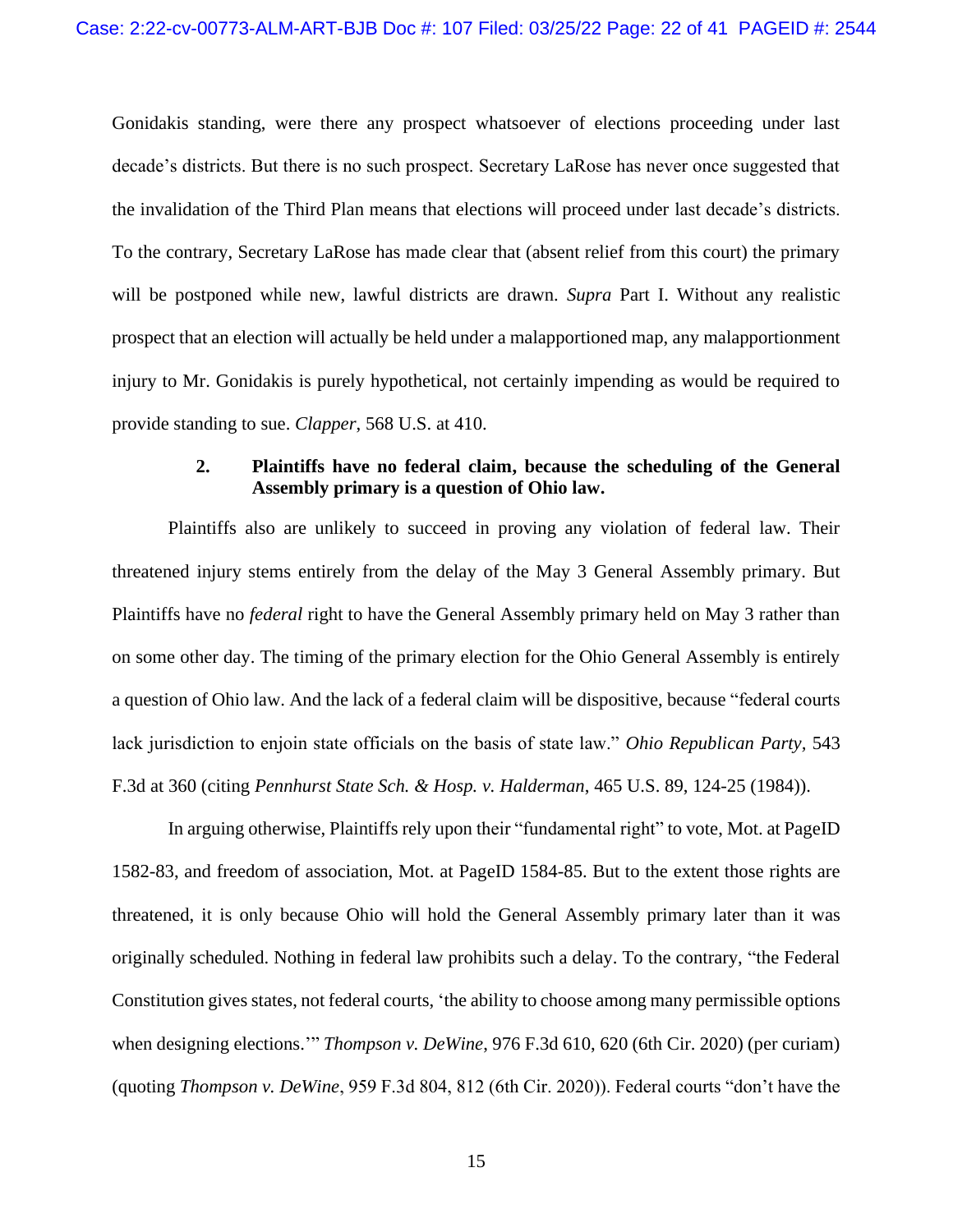power to tell states how they should run their elections." *Id.* That is particularly so for a wholly state election, as here: "[e]lection law, as it pertains to state and local elections, is for the most part a preserve that lies within the exclusive competence of the state courts." *Nolles*, 524 F.3d at 898 (quoting *Bonas v. Town of N. Smithfield*, 265 F.3d 69, 74 (1st Cir. 2001)).

This case does not involve any of the "limited circumstances" in which an election procedure involving only state officials may violate federal law. *Id*. There is no allegation of "discriminat[ion] against a discrete group of voters." *Id.* Rather, the delay to the General Assembly primary affects all Ohio voters equally. Nor is this a case involving "willful and illegal conduct of election officials result[ing] in fraudulently obtained or fundamentally unfair voting results." *Id.* at 899. Finally, there is no question of "election officials refus[ing] to hold an election though required by state law, resulting in a complete disenfranchisement." *Id.* at 898. Unlike in the cases in which courts have found such a violation, Ohio has not refused to hold an election and thereby entirely prevented voters from selecting public officials for some term of office. *Cf. Bonas*, 265 F.3d at 78 (town officials extended their terms and "dispense[d] with the 2001 election" without legal authority); *Duncan v. Poythress*, 657 F.2d 691, 695 (5th Cir. 1981) (governor appointed a new Supreme Court justice where Georgia law required a special election). Unlike in *Bonas* and *Duncan*, no one has been or will be disenfranchised, and no official has taken office or extended their term without authority. Rather, Ohio voters will merely vote in a primary election held at some date later than May 3—a primary date set more than half a year before the general election date—once lawful districts can be established. *Supra* Part I. The lawfulness of that delay is entirely a question of state law and provides no basis for this Court's intervention. Many states conduct summer primaries, and just this week, the U.S. Supreme Court emphasized that there is still plenty of time to draw districts for them. *See Wisc. Legislature v. Wisc. Elections Comm'n*, No. 21A471,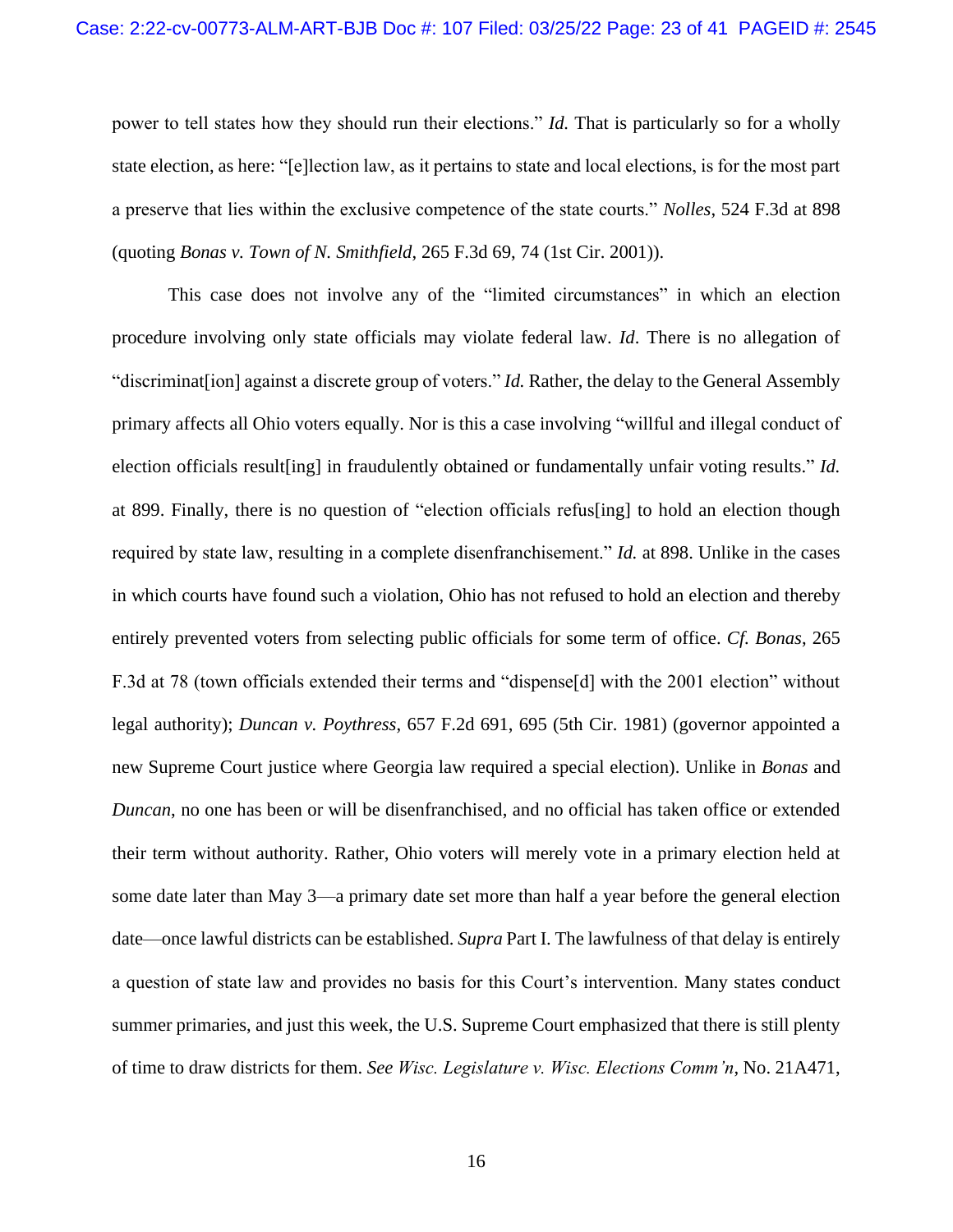2022 WL 851720 at \*1 (U.S. Mar. 23, 2022) (reversing the Wisconsin Supreme Court's adoption of legislative maps and explaining that "[s]ummarily correcting the error gives the [state] court sufficient time to adopt maps consistent with the timetable for Wisconsin's August 9th primary election").

Plaintiffs' argument that the 2010 General Assembly districts are now malapportioned does nothing to change this. Mot. at PageID 1583-84. Again, even if this Court does nothing, there is no prospect of an election occurring under the 2010 districts. Everyone agrees that such an election would be unconstitutional (as a matter of both federal and state law), and there is no evidence that Ohio plans to conduct one. *Supra* Part I. Rather, the status quo is a delay to the primary while the Commission finalizes lawful maps. *Id.* If some threat of an election under the 2010 districts later emerges, the Court can step in then.

Finally, Plaintiffs' procedural due process arguments about the Ohio Supreme Court's three decisions reviewing General Assembly plans likewise do not assert a valid federal claim. Mot. at PageID 1585-89. The Gonidakis Plaintiffs were not and are not parties to the Ohio Supreme Court proceedings. The Due Process Clause's procedural rights in state court belong solely to *litigants*, not third parties. *See, e.g.*, *Gilbert v. Ferry*, 298 F. Supp. 2d 606, 616-17 & n.11 (E.D. Mich. 2003) (dismissing § 1983 due process claim against Michigan Supreme Court by an attorney in state proceedings because the attorney was "either reasserting the due process interests of his clients or predicating his claim on the rights of his clients to a fair and impartial tribunal"); *In re Goodman*, No. 14-br-62333, 2015 WL 3507119, at \*3 (N.D. Ohio Bankr. June 1, 2015) ("Debtor was not a party to the first state court action and was therefore not injured by it. Consequently, the court rejects Debtor's argument that the due process violations resulting in entry of the first state court judgment are the source of his injury.").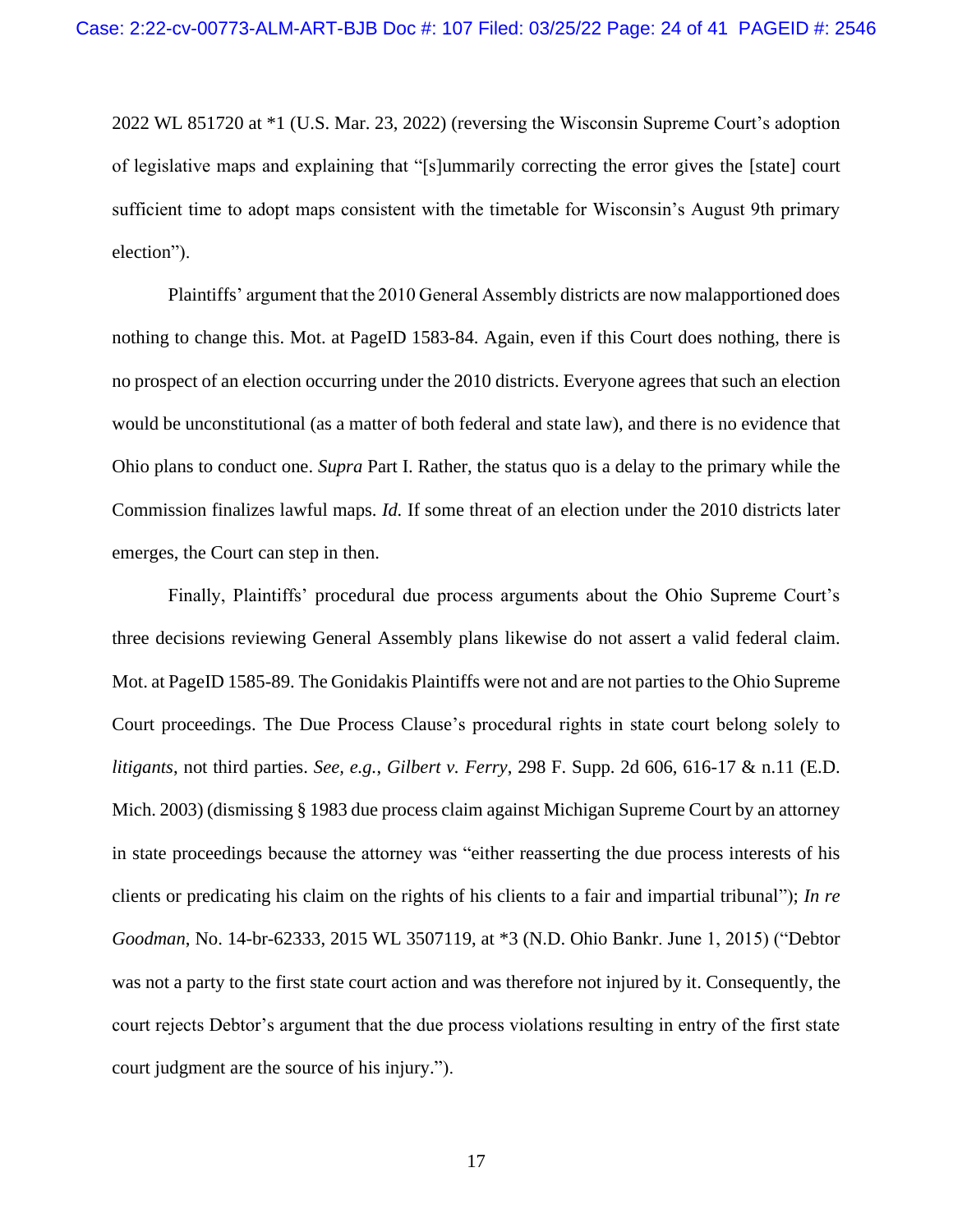Moreover, even a *party* to the Ohio Supreme Court proceedings could not challenge the fairness of its decisions in this court: under the *Rooker-Feldman* doctrine, review of such decisions lies solely via a writ of certiorari from the United States Supreme Court. *See D.C. Ct. App. v. Feldman*, 460 U.S. 462, 482 (1983). It is no coincidence that every one of the procedural due process cases Plaintiffs cite involved a party to the state court decision challenging that decision on direct Supreme Court review. *See Reich v. Collins*, 513 U.S. 106 (1994) (direct review of Georgia Supreme Court decision); *Bouie v. City of Columbia*, 378 U.S. 347 (1964) (direct review of Supreme Court of South Carolina decision); *Saunders v. Shaw*, 244 U.S. 317 (1917) (direct review of Louisiana Supreme Court decision).

In any event, Plaintiffs' quarrel is with the substance of the Ohio Supreme Court's rulings, not the procedure. Plaintiffs make plain that they disagree with the Ohio Supreme Court's interpretation of Article XI's requirements. Mot. at PageID 1587-89. But the Ohio Supreme Court is the arbiter of the Ohio Constitution, and its decisions are controlling. *In re Darvocet, Darvon, & Propoxyphene Prod. Liab. Litig*., 756 F.3d 917, 937 (6th Cir. 2014). In any event, Plaintiffs' second-guessing of the Ohio Supreme Court's interpretation of Ohio law, in a case to which they are not a party, cannot show a violation of Plaintiffs' federal procedural due process rights.

#### **3. Plaintiffs' sole proposed remedy is unlawful and improper given the alternatives available to this Court, should relief become necessary.**

<span id="page-24-0"></span>Even if Plaintiffs had standing and a potential federal claim associated with the date of Ohio's primary election, they still have no likelihood of success in obtaining the sole remedy they seek: an order requiring Secretary LaRose to conduct General Assembly elections under the Third Plan. The Ohio Supreme Court has already held that the Third Plan violates the Ohio Constitution, and there is no basis for this Court to order that the Third Plan nevertheless be used. Rather, if it later becomes necessary for this Court to issue relief, the Bennett Petitioners respectfully submit

18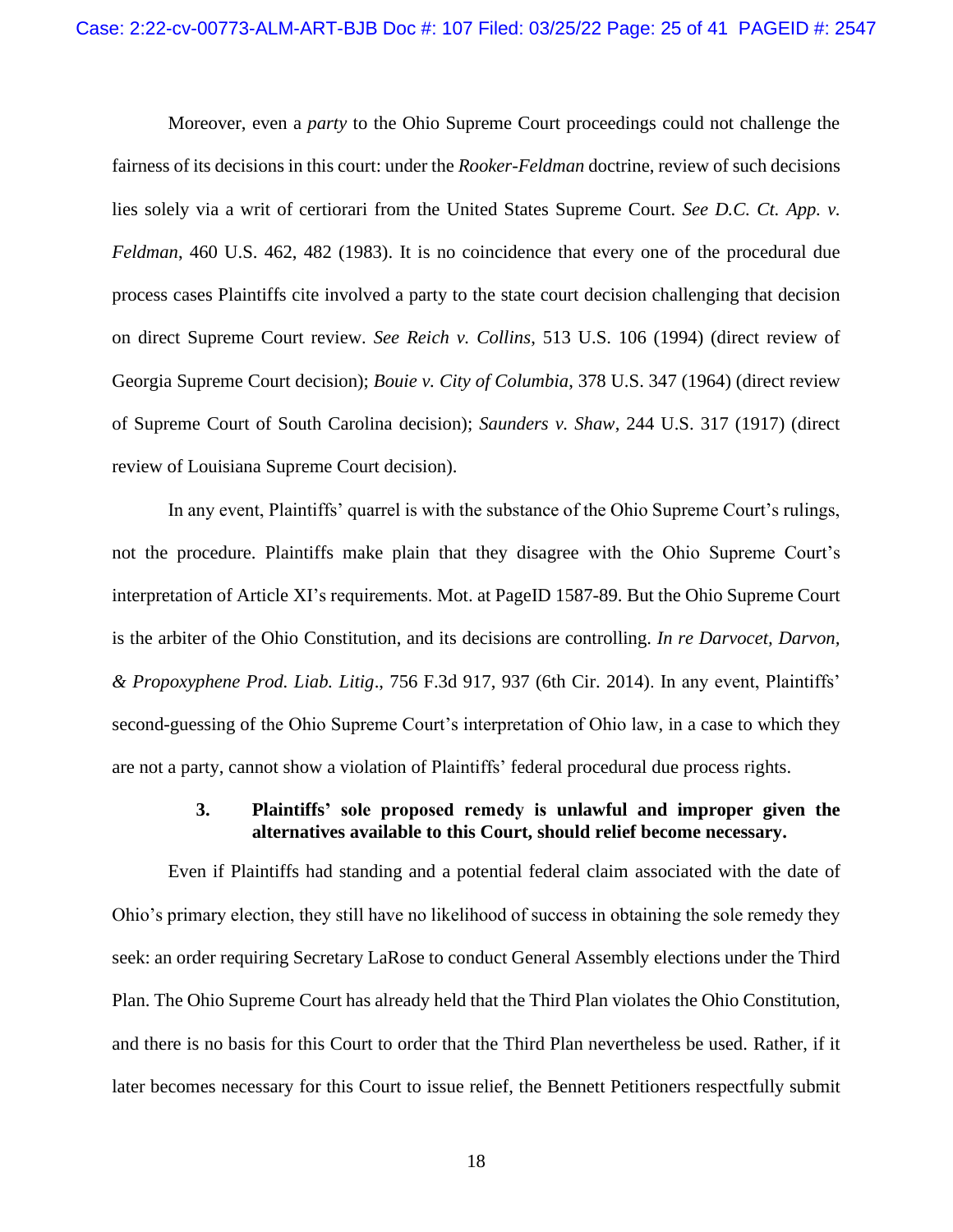that the appropriate remedy would be (1) setting a new primary date, presuming that the General Assembly has not already set a new primary election date itself, as it will, in fact, inevitably need to do and (2) ordering implementation of a map that complies with both federal and state law, such as the Bennett Petitioners' proposed state legislative plan (the "Rodden III Plan").

### **a. The Third Plan violates valid Ohio state law as authoritatively construed by the Ohio Supreme Court.**

<span id="page-25-0"></span>This Court should not order the implementation of a state legislative plan that the Ohio Supreme Court has held violates the Ohio Constitution. To be sure, federal courts can order state officials to conduct legislative elections under particular reapportionment plans if doing so is necessary to remedy a violation of federal law. *White*, 412 U.S. at 794-95. But when federal courts do so, they must "follow the policies and preferences of the State, as expressed in statutory and constitutional provisions or in the reapportionment plans proposed by the state legislature, whenever adherence to state policy does not detract from the requirements of the Federal Constitution." *Id.* at 795; *see also Perry v. Perez*, 565 U.S. 388, 393 (2012) ("'[F]aced with the necessity of drawing district lines by judicial order, a court, as a general rule, should be guided by the legislative policies underlying' a state plan-–even one that was itself unenforceable—'to the extent those policies do not lead to violations of the Constitution or the Voting Rights Act." (quoting *Abrams v. Johnson*, 521 U.S. 74, 79 (1997)).<sup>2</sup>

<sup>&</sup>lt;sup>2</sup> Although Plaintiffs suggest that the fact that the Third Plan was passed by the Commission means that the plan is reflective of the state's policies, *see* ECF No. 98 at PageID 1612, that is simply incorrect. This plan was invalidated by the Ohio Supreme Court under voter-approved state constitutional amendments. *See State v. Mole*, 149 Ohio St.3d 215, 2016-Ohio-5124, 74 N.E.3d 368, ¶ 21 ("[The Ohio Supreme Court] is the ultimate arbiter of the meaning of the Ohio Constitution."). A federal court indeed must follow the policy of the state when drawing an apportionment plan, but that state policy includes what is "expressed in statutory and constitutional provisions." *White*, 412 U.S. at 795. A plan that flagrantly violates the state constitution does not embody state policy—it manifests a perversion of state policy.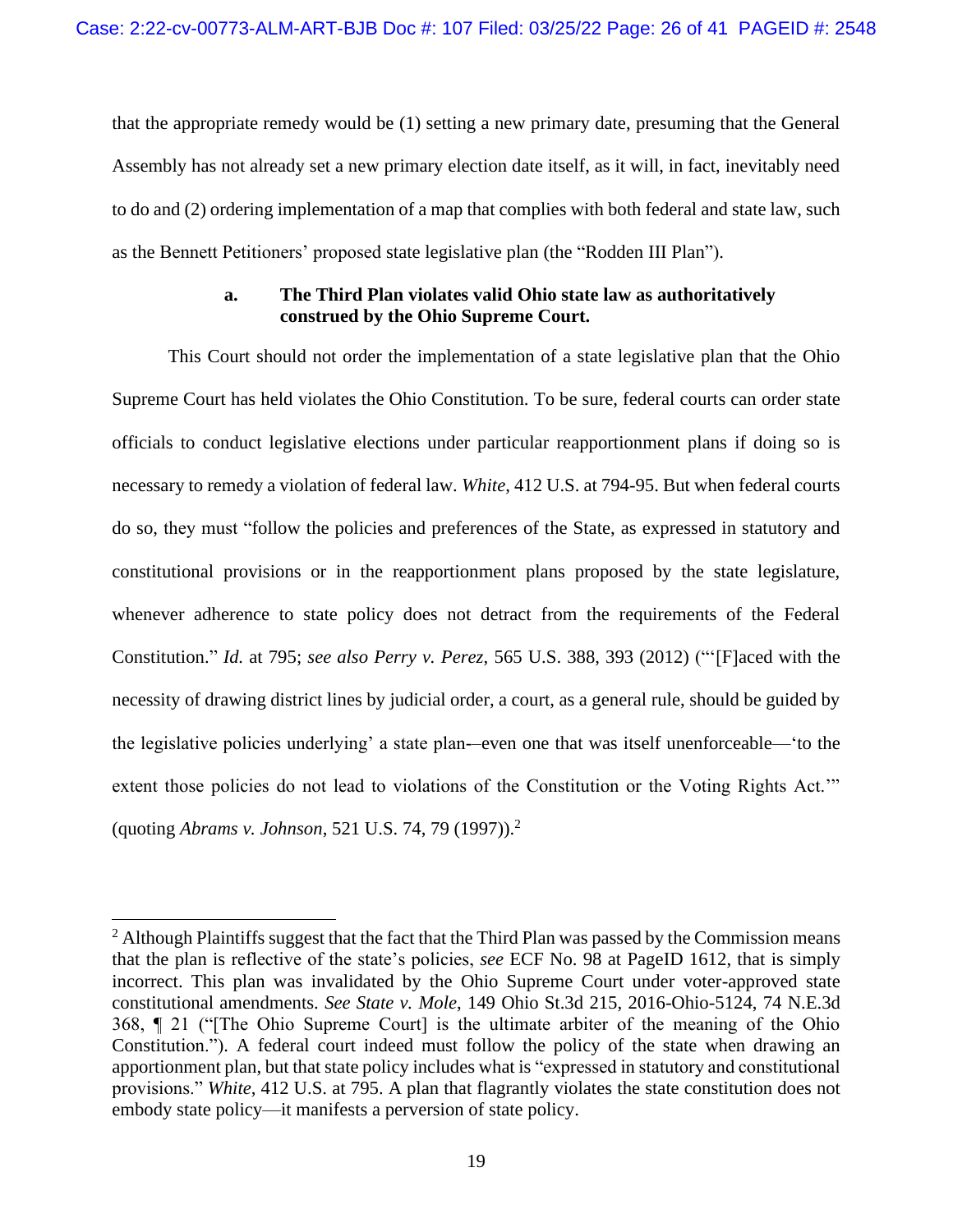Thus, a federal court may not impose a "court-ordered plan that reject[s] state policy choices more than [is] necessary to meet the specific constitutional violations involved." *Upham v. Seamon*, 456 U.S. 37, 42 (1982) (per curiam). Rather, federal reapportionment remedies must be "limited to those necessary to cure any constitutional or statutory defect." *Id.* at 43. This is just a particular application of general preemption principles, under which federal law displaces state redistricting laws only if those laws "are an *unavoidable obstacle* to the vindication of the federal right." *Large v. Fremont Cnty., Wyo., 670 F.3d 1133, 1145 (10th Cir. 2012)*.<sup>3</sup> In remedying a federal-law violation, federal courts therefore may not "gratuitously disregard[] state laws—laws that need *not* be disturbed to cure the [federal law] violation." *Id.* (emphasis in original). "In that situation, the conflict with state law is not a necessary consequence of the remedial operation of federal law but, rather, it reflects a mere policy disagreement" between the state law and the reviewing court. *Id.* at 1146.

Here, the Ohio Supreme Court has spoken very clearly: the Third Plan violates Ohio law's partisan fairness provisions, and those violations run so deep they taint the plan in its entirety and require the drafting of an entirely new plan. *LWV III*, 2022 WL 803033 ¶¶ 2, 44. Nothing about that Ohio-law holding is contrary to or preempted by federal law. To the contrary, the U.S. Supreme Court has expressly held that "[p]rovisions in state statutes and state constitutions can provide standards and guidance for state courts to apply" in combatting excessive partisan gerrymandering. *Rucho v. Common Cause*, 139 S. Ct. 2484, 2508 (2019). Thus, federal law provides no justification for ordering Ohio to conduct elections under the unconstitutional Third

<sup>3</sup> *Large* involved a remedial plan adopted by a local government, not a federal court. *See id.* But the preemption question is the same: the extent to which state law districting requirements are displaced by federal law. Of particular relevance here, *Large* expressly holds that the federal court's duty is to follow state law, not the choices of state map-drawers who violate state law. *Large*, 670 F.3d at 1145-46.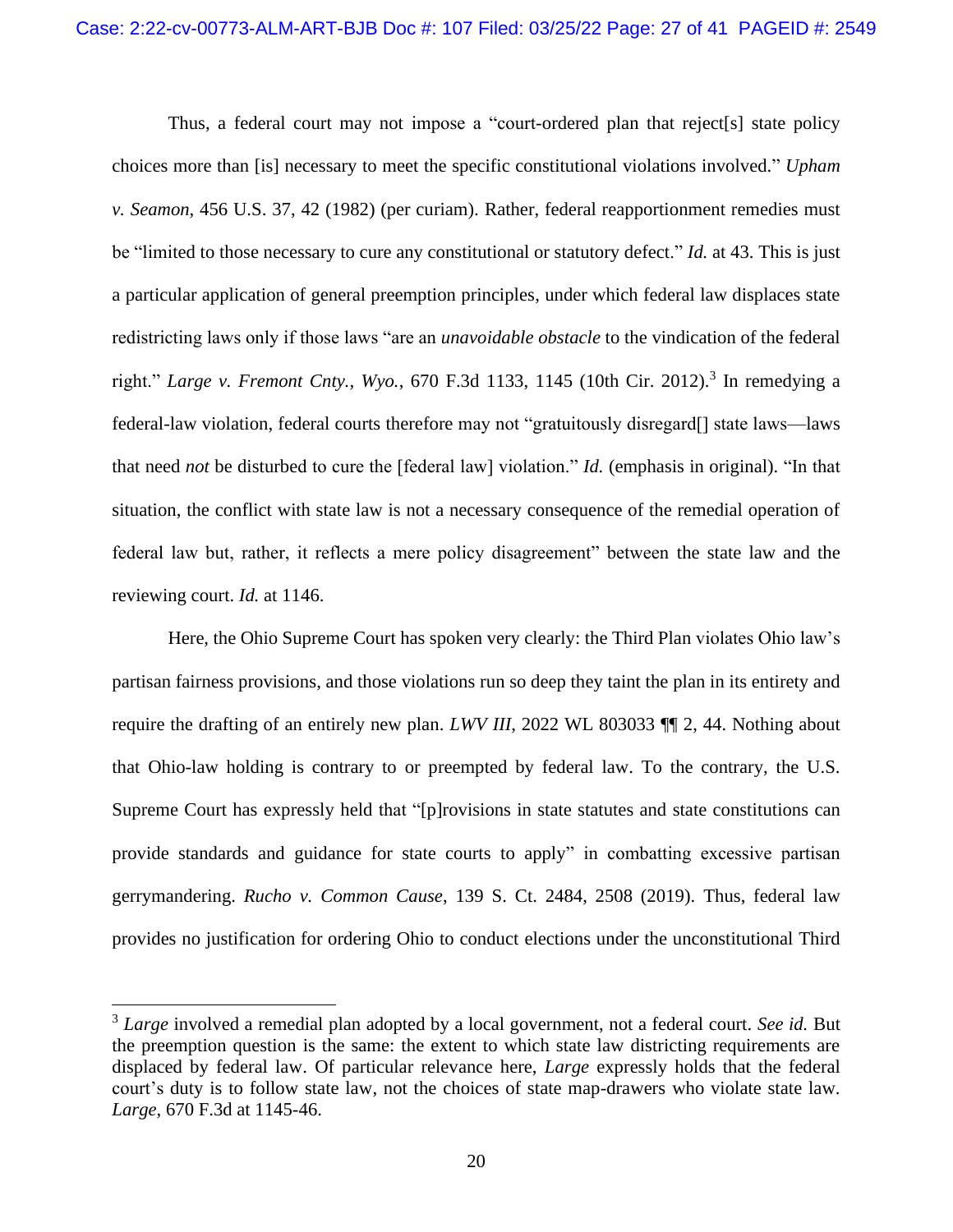Plan. Plaintiffs cannot wield a preliminary injunction motion in this Court as a magic wand to conjure away the Ohio Supreme Court decision rejecting use of the Third Plan because it violates Ohio law.

In arguing otherwise, Plaintiffs rely on *Reynolds v. Sims*, 377 U.S. 533, 537 (1964). Mot. at PageID 1593. But *Reynolds* is entirely consistent with this analysis. *Reynolds* emphasized that "state constitutional provisions should be deemed violative of the Federal Constitution only when validly asserted constitutional rights could not otherwise be protected and effectuated," and held that "courts should attempt to accommodate the relief ordered to the apportionment provisions of state constitutions insofar as is possible." 377 U.S. at 584. But "[w]hen there is an unavoidable conflict between the Federal and a State Constitution, the Supremacy Clause of course controls." *Id.* Such a conflict was present in *Reynolds* itself, because the federal right at issue—the right to districts of substantially equal population—was directly inconsistent with state constitutional provisions providing for unequal districts. *Id.* at 568-69.<sup>4</sup>

There is no inconsistency here. Ohio law prohibits General Assembly plans drawn primarily to favor one political party, including the Third Plan, but nothing in federal law *requires* unfair districts. It is entirely possible to draw General Assembly districts that comply with both Ohio law's requirements and federal law—the Ohio Supreme Court expressly so concluded, and Plaintiffs make no contrary showing. *LWV I*, 2022 WL 110261, at \* 27. Even if the Court at some point concludes that it must impose its own districts to redress Plaintiffs' federal claims, the Court

<sup>4</sup> Similarly, in *McDaniel v. Paty*, 435 U.S. 618 (1978), and *Espinoza v. Montana Department of Revenue*, 140 S. Ct. 2246 (2020), which Plaintiffs also cite, state constitutional provisions prohibiting ministers from serving as legislators and prohibiting aid to religious schools, respectively, were held directly inconsistent with the First Amendment, and thus preempted. Nothing in either case suggests that a federal court may order a remedy that violates state law where, as here, doing so is *not* required to protect federal rights.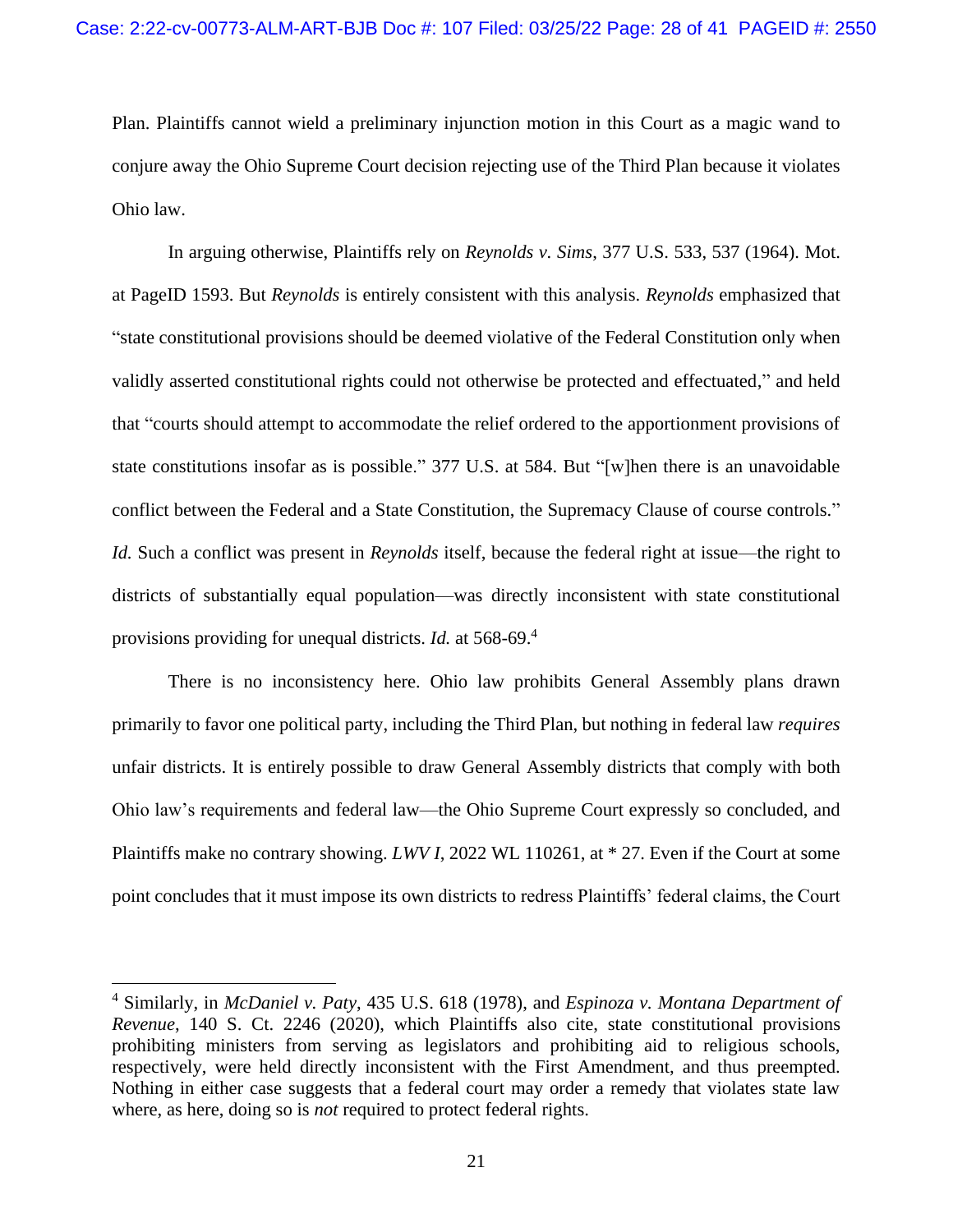would need to impose districts that comply with the Fair District Amendments. *White*, 412 U.S. at 794-95; *Reynolds*, 377 U.S. at 584. The Third Plan emphatically does not fit the bill.

### **b. In the event this Court must issue relief, it should set a new primary date and, if it becomes necessary to adopt General Assembly maps in this litigation, order implementation of the Rodden III Plan.**

<span id="page-28-0"></span>Plaintiffs baselessly assert that implementing the Third Plan is the only means by which to protect Ohioans' voting rights for the 2022 General Assembly election. Not so. If this Court finds it appropriate to issue relief in this case, then there is no need for it to settle for a plan that the Ohio Supreme Court has already held unconstitutional merely to keep the primary as scheduled on May 3. Rather, it should (1) set a new primary date and (2) adopt a legally valid map, such as the constitutionally-compliant Rodden III Plan, which the Bennett Petitioners proposed to both the Commission and the Ohio Supreme Court.

## **i. This Court may set a new primary date for General Assembly seats.**

<span id="page-28-1"></span>If the General Assembly does not act to reschedule the General Assembly primary, this Court may schedule a later primary date itself.<sup>5</sup> Federal and state courts alike modify election deadlines when needed to enforce lawful redistricting plans, and the United States Supreme Court has authorized judicial alteration of the election schedule in these circumstances.<sup>6</sup> *See, e.g.*, *Sixty-*

<sup>5</sup> Plaintiffs can scarcely dispute the point; they, too, suggest that this Court could move the current statutory deadlines if it does not adopt the Third Plan. Mot. at PageID 1594 n.3.

<sup>6</sup> Plaintiffs' argument that the Ohio Supreme Court "lacks the ability to modify the May 3, 2022, primary election date on its own" is meritless. Mot. at PageID 1590. The Ohio Supreme Court has broad authority to postpone the General Assembly primary and otherwise modify election deadlines to address the harm that would occur if elections were to proceed under unconstitutional districts. *Hale v. State*, 55 Ohio St. 210, 45 N.E. 199 (1896), (explaining that courts have "powers as are necessary to the orderly and efficient exercise of jurisdiction," which also "must be regarded as inherent"); *see also* Ohio Const. Article IV, Section 2(B)(1)(f); *League of Women Voters of Ohio v. Ohio Redistricting Comm.*, 2022-Ohio-65 ("*LWV I*") at ¶ 136 (ordering further relief under Article IV, Section 2(B)(1)(f), noting that "because the election cycle should not proceed with a General Assembly–district map that we have declared invalid, it is appropriate to issue further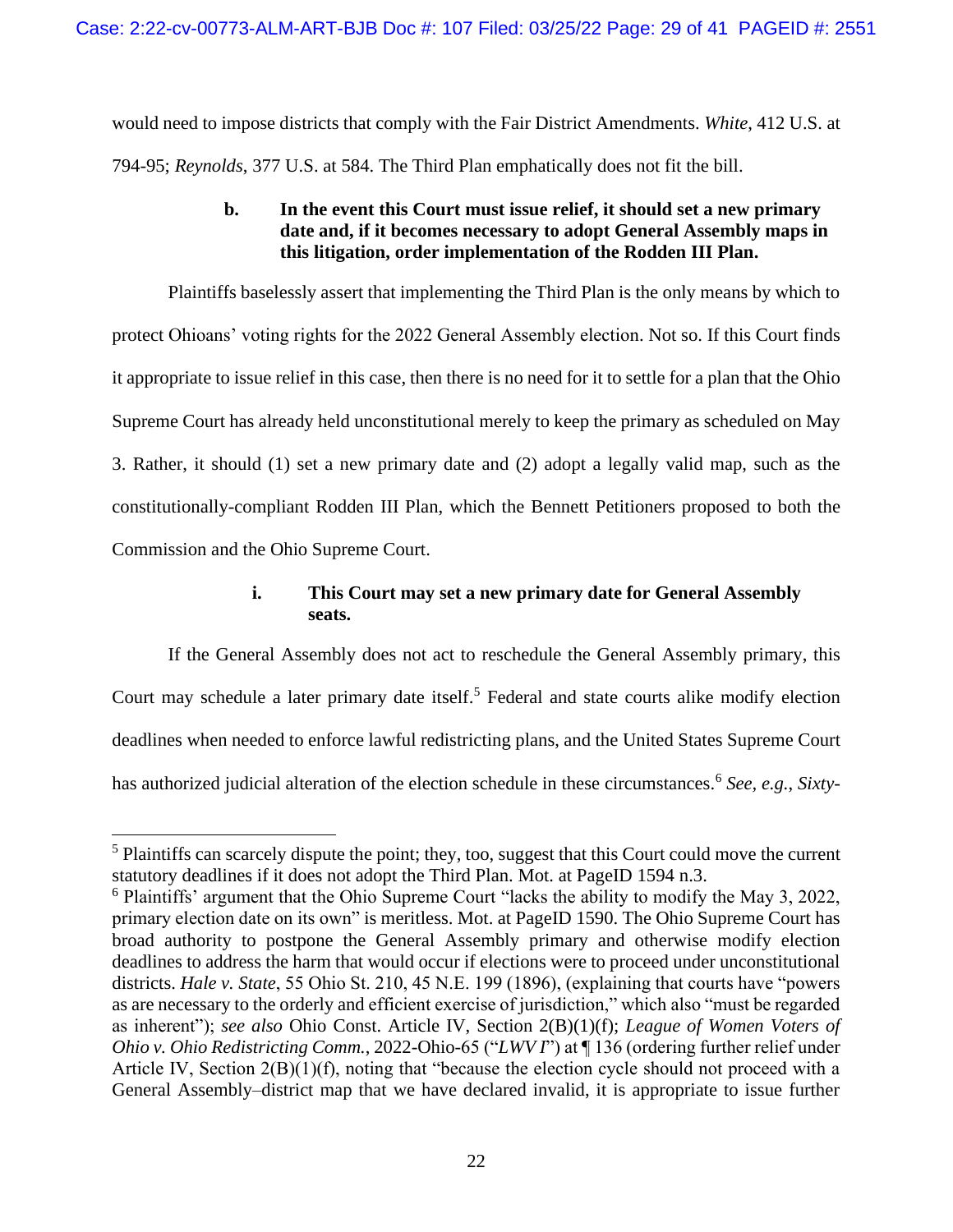*Seventh Minn. State Senate v. Beens*, 406 U.S. 187, 201 n.11 (1972) ("If time presses too seriously [to implement a remedial reapportionment plan], the District Court has the power appropriately to extend the [election deadline] time limitations imposed by state law."); *see also Upham v. Seamon*, 456 U.S. 37, 44 (1982) (per curiam) ("[W]e leave it to [the District Court] in the first instance to determine whether to . . . reschedule the [congressional] primary elections.").<sup>7</sup> In fact, three decades ago, a federal district court similarly changed Ohio's May primary date for General Assembly elections after state legislative districts were found to be unconstitutional. *See Quilter v. Voinovich*, 794 F. Supp. 756, 757 (N.D. Ohio 1992), *rev'd on other grounds*, 507 U.S. 146 (1993) (finding state legislative districts unconstitutional, ordering that "the date of May 5, 1992 for the holding of the Ohio primary election is vacated to the extent that candidates for election to the General Assembly are concerned," and directing election officials "to cause such primary election to be held on June 2, 1992, provided, however, that on proper showing the court may provide an alternate date").

Moreover, the question of whether to defer to a state statute setting the primary date or state constitutional provisions is one of state law, on which Ohio law is dispositive. *See Mullaney* 

remedial orders in an effort to have the redistricting commission adopt a plan that complies with Article XI in time for the plan to be effective for the 2022 election cycle"). And although the Ohio Supreme Court has thus far declined to issue such relief—and one member of the court has expressed the view that it cannot issue such relief, 03/24/2022 Case Announcements #2, 2022- Ohio-957—the court has stated only that it will not do so at this time, *not* that it has no authority to do so. *LWV III*, 2022 WL 803033 ¶ 44.

<sup>7</sup> *See also Larios v. Cox*, 305 F. Supp. 2d 1335, 1343 (N.D. Ga. 2004) (noting court's power to extend election deadlines and ordering new statewide maps be drawn in time for upcoming primary election); *Carter v. Chapman*, No. 7 MM 2022, 2022 WL 549106 (Pa. Feb. 23, 2022) (modifying congressional and statewide election calendar "to provide for an orderly election process" due to impasse and noting suspension of state legislative election deadlines until resolution of litigation); Order, *In the Matter of 2022 Legislative Districting of the State*, Misc. Nos. 21, 24, 25, 26, 27 (Md. Mar. 15, 2022) (postponing 2022 gubernatorial primary and related deadlines) (attached as Exhibit 1); *Harper v. Hall*, 379 N.C. 656, 658 (2021), *reconsideration dismissed*, 867 S.E.2d 185 (N.C. 2022) (postponing 2022 primary and related deadlines).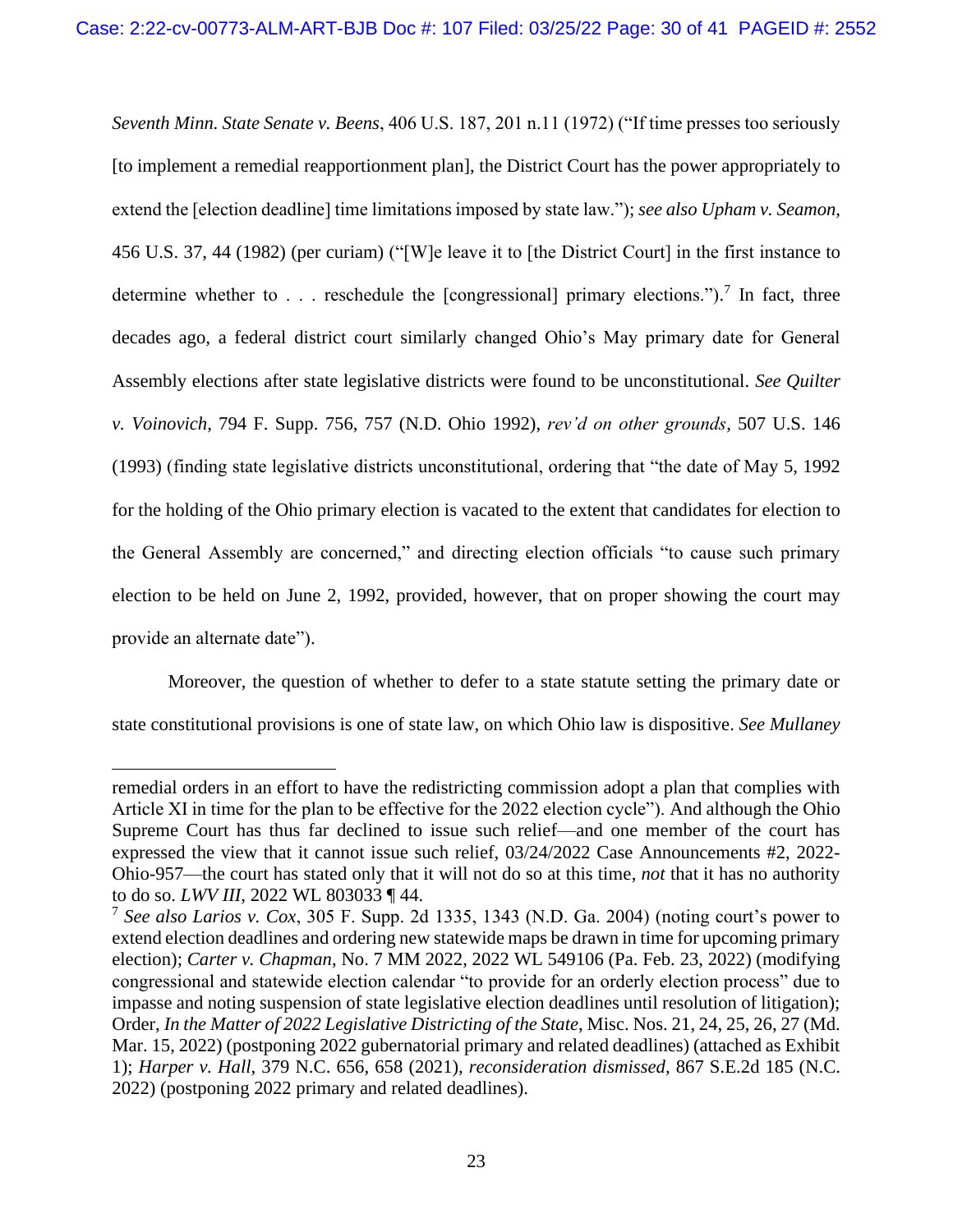*v. Wilbur*, 421 U.S. 684, 691 (1975) ("State courts are the ultimate expositors of state law."); *Florida v. Powell*, 559 U.S. 50, 56 (2010) ("It is fundamental . . . that state courts be left free and unfettered by us in interpreting their state constitutions." (quotations omitted)). And as the Ohio Supreme Court has held, the Ohio Constitution is the supreme law of the state. *See State ex rel. Ohio Gen Assembly v. Brunner*, 114 Ohio St.3d 386 ¶ 30 (2007) ("Our analysis begins and ends with the Ohio Constitution, our state's most fundamental law."); *State ex rel. Weinberger v. Miller*, 87 Ohio St. 12, 26-27 (1912) ("There can be no honest controversy but that the written constitution of the state is the paramount law, and while courts are required to accept the law as given them by the lawmaking power of the state, yet when that law is clearly in conflict with the constitution under authority of which it was enacted, it is the duty of the court to sustain the paramount law and refuse to enforce any and all legislation in contravention thereof."). Indeed, courts routinely change statutorily set deadlines to protect constitutional rights, including voting rights. *Compare*  R.C. 3501.32(A) (polls "shall be closed by proclamation at seven-thirty p.m.") *with Ohio Democratic Party v. Cuyahoga Cnty. Bd. of Elections*, No. 1:06-cv-2692 (N.D. Ohio Nov. 7, 2006) (ordering polls to remain open until 9:00 p.m.). There is therefore no question that the primary date should bend to Article XI of the Ohio Constitution—not the other way around, as Plaintiffs would have it.

Although the Bennett Petitioners hope that the Commission will heed the Ohio Supreme Court and adopt a constitutionally-compliant plan on March 28, if this Court *does* order a deadline, it should set a primary election date in August, in order to leave sufficient time for additional judicial review if necessary, as well as the procedural steps that must necessarily precede any primary date. *See* ECF No. 88-1 (Deputy Assistant Secretary of State and State Elections Director's declaration setting forth that "candidates who are members of a recognized political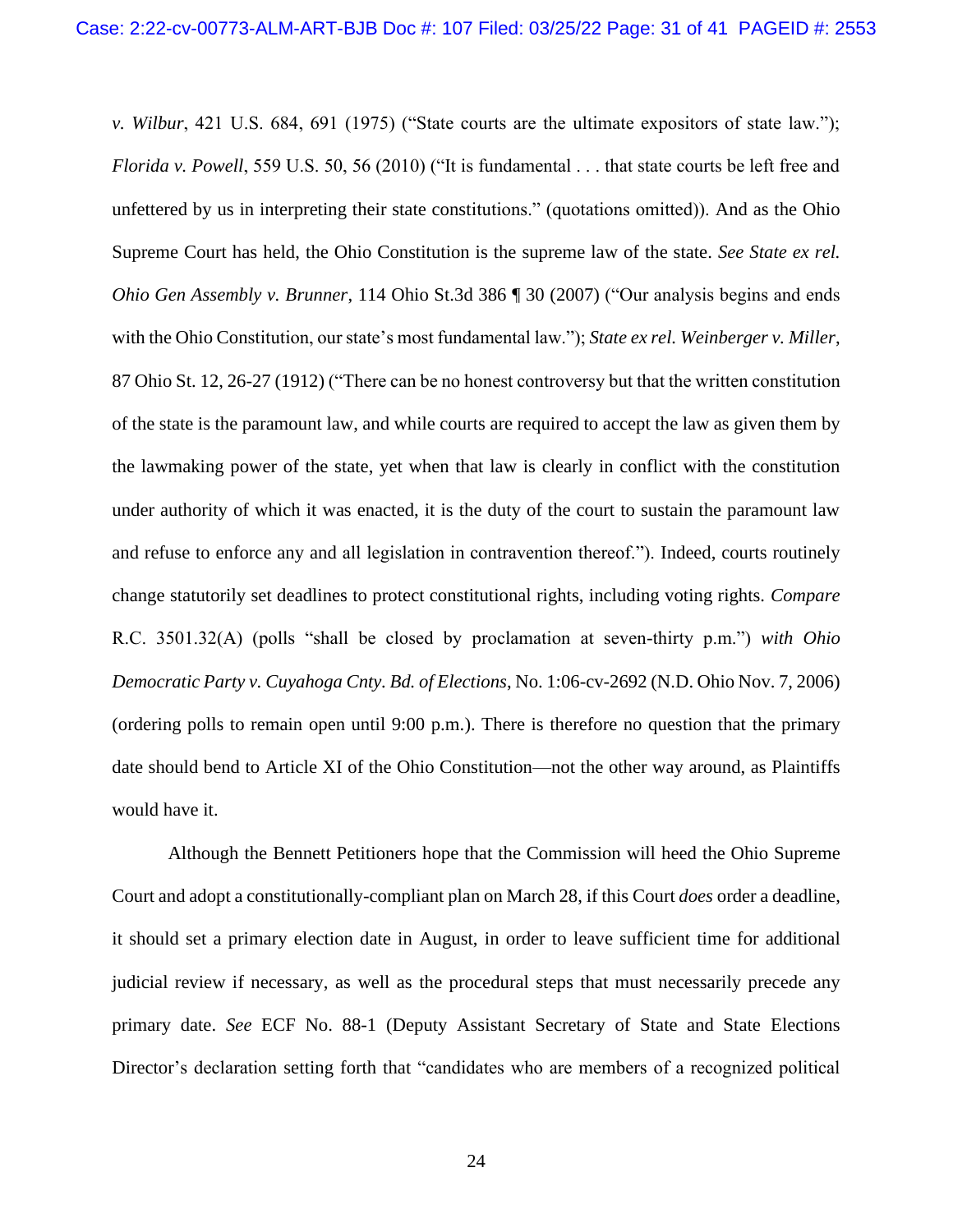party are required to file declarations of candidacy and petitions with signatures ninety days before a primary election."). Unless the candidate filing deadline is modified, even a June 28 primary would require candidates to make their filings on March 30—the same day as the preliminary injunction hearing—which would be near-impossible, as candidates may not be ready to file their declarations on zero notice.<sup>8</sup> In fact, Ohio law already provides for special elections to be held on the first Tuesday after the first Monday in August, *see* R.C. 3501.01(D), and just last year, Ohio held special primary elections for the  $11<sup>th</sup>$  and  $15<sup>th</sup>$  Congressional districts in August with the winning nominees appearing on the November ballot. *See, e.g.*, Ohio Sec'y of State, 2021 Official Election Results, available at https://www.ohiosos.gov/elections/election-results-and-data/2021 official-election-results/ (last visited Mar. 25, 2022). Some municipalities in Ohio, including Cleveland, even hold their primary elections in September. *See* Cleveland City Council, City Charter, Chapter 3, Section 4, available at https://www.clevelandcitycouncil.org/legislationlaws/charter-codified-ordinances (last visited Mar. 25, 2022). Thus, Ohioans are no strangers to elections in August and September, and this Court should not allow Plaintiffs' false urgency to dictate a remedy that is plainly contrary to the Ohio Constitution.<sup>9</sup>

### **ii. If this Court ultimately needs to order the adoption of a plan, it should choose the Rodden III Plan.**

<span id="page-31-0"></span>Although, again, the Bennett Petitioners' primary interest is in the completion of the ongoing state redistricting process, they understand that there may come a time when this Court

<sup>8</sup> Substantial hurdles for candidates exist even under the Third Plan, *see infra* Part II.C, further demonstrating that it is too late even for Plaintiffs' unlawful remedy.

<sup>&</sup>lt;sup>9</sup> Many states hold their primaries as late as August and September without consequence for the November general election. *See, e.g.*, Mich. Comp. Laws § 168.551 (setting Michigan's 2022 primary for August 2); Wis. Stat. § 8.15 (setting Wisconsin's 2022 primary for August 9); Fla. Stat. § 99.061 (setting Florida's 2022 primary for August 23); Mass. Gen. Laws Ann. ch. 53, § 10 (setting Massachusetts's 2022 primary for September 6); N.H. Rev. Stat. § 653:8 (setting New Hampshire's 2022 primary for September 13).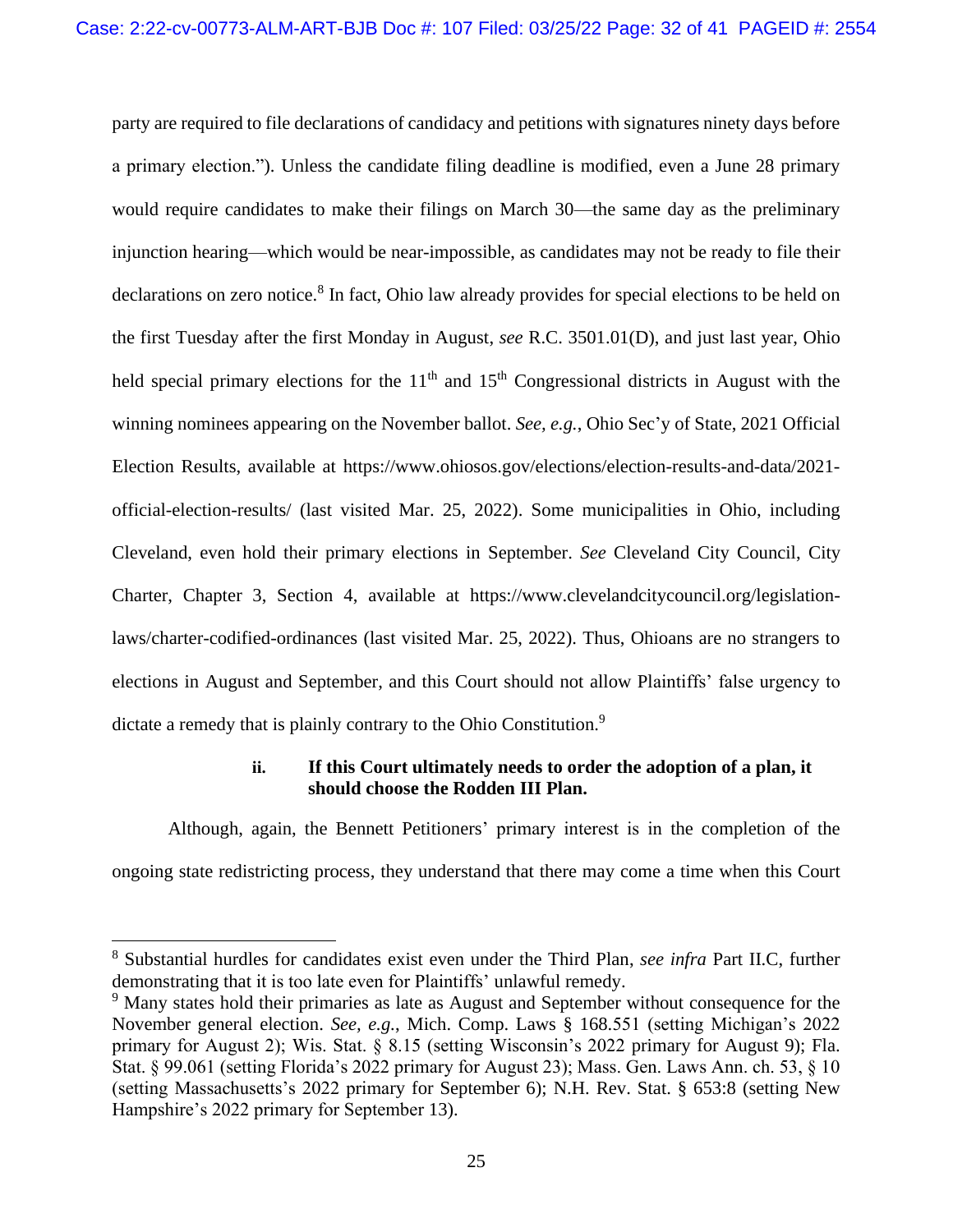must issue a remedy to ensure that Ohioans are able to vote for General Assembly members this year. As explained above, that time has not yet come. If it does, this Court should adopt a plan that complies with state and federal law, as other courts have routinely done when the redistricting authority fails to adopt a constitutional plan in time. *See Johnson v. Wisconsin Elections Comm'n*, 2021 WI 87, ¶ 72, 399 Wis. 2d 623, 630; Order on Remedial Plans, *Harper v. Hall*, No. 21 CVS 500085 (N.C. Sup. Ct. Feb. 23, 2022) (attached as Exhibit 2); *Carter v. Chapman*, No. 7 MM 2022, 2022 WL 549106 (Pa. Feb. 23, 2022); *Wattson v. Simon*, No. A21-0243, 2022 WL 456357, at \*8 (Minn. Feb. 15, 2022). The Bennett Petitioners respectfully submit that, should this step become necessary, the Court should adopt the Rodden III Plan.<sup>10</sup>

The Rodden III Plan is a General Assembly district plan that complies with all of the requirements set forth in Article XI of the Ohio Constitution, including those regarding equal population, technical line-drawing, partisan fairness, and traditional redistricting criteria. It was submitted to the Commission for consideration on February 15, and substantially similar versions were submitted to the Commission and the Ohio Supreme Court as early as October. As such, the Rodden III Plan has been rigorously explained in expert affidavits submitted by map-drawer Dr. Jonathan Rodden, a professor of political science at Stanford University who has published extensively on political representation, geographic location of demographic and partisan groups, and the drawing of electoral districts, and who has been accepted and testified as an expert witness in many election law and redistricting cases. *See* Feb. 28 Rodden Aff., Exhibit 3; Jan. 25 Rodden Aff., Exhibit 4; Oct. 22 Rodden Aff., Exhibit 5. Notably, last month, the Pennsylvania Supreme Court ordered the implementation of a congressional map drawn by Dr. Rodden after a political branch impasse. *Carter*, 2022 WL 549106.

<sup>&</sup>lt;sup>10</sup> The Rodden III Plan is available on the Ohio Redistricting Commission's website at https://redistricting.ohio.gov/assets/district-maps/district-map-773.zip.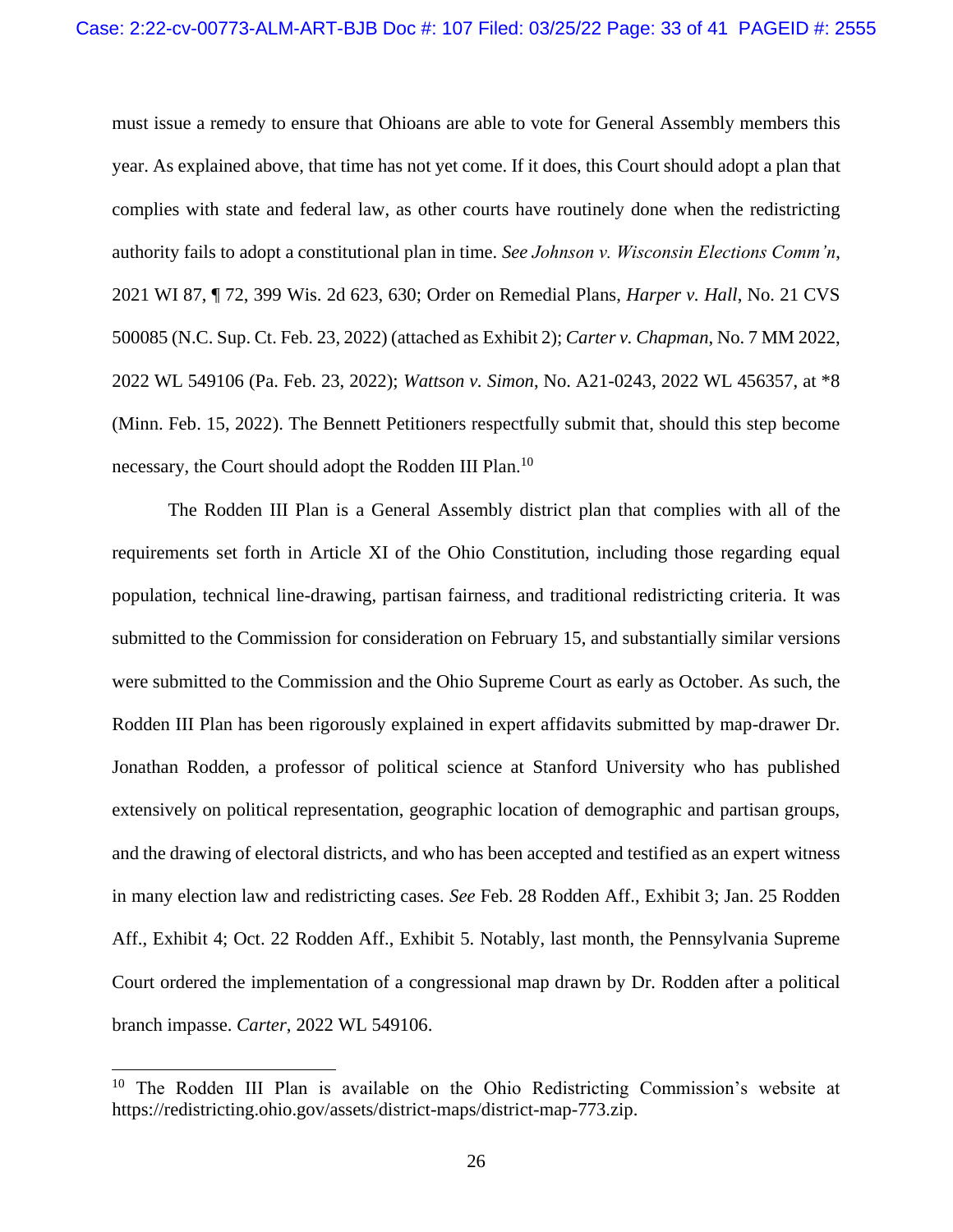As Dr. Rodden's affidavit set forth in detail, the Rodden III Plan achieves greater proportionality than any plan adopted by the Commission to date, consistent with the state constitutional requirement that "[t]he statewide proportion of districts whose voters, based on statewide state and federal partisan general election results during the last ten years, favor each political party shall correspond closely to the statewide preferences of the voters of Ohio." Ohio Const. Article XI, Section 6(B). In fact, the Rodden III Plan gets closer to proportionality than the Third Plan by *nearly 10%* in both chambers of the General Assembly. Feb. 28 Rodden Aff., ¶ 30, 34; *see also LWV III* ¶ 42 (explaining that "competitive" districts "must be excluded when assessing [a] plan's overall proportionality" (citing *LWV II* ¶ 62) and holding that the Third Plan "does not 'closely correspond' to the statewide preferences of the voters of Ohio" and violates Article XI, Section 6(B)).

Likewise, the Rodden III Plan was not "drawn primarily to favor or disfavor any political party," Ohio Const. Article XI, Section 6(A), unlike the Third Plan. *See LWV III* ¶ 24 ("Substantial and compelling evidence shows beyond a reasonable doubt that the main goal of the individuals who drafted the second revised plan was to favor the Republican Party and disfavor the Democratic Party."). For example, whereas the Third Plan created 19 nominally Democratic-leaning House districts with Democratic vote shares between 50% and 52% (and no Republican-leaning House districts in the same category), the Rodden III Plan creates just two (and one such Republicanleaning House district). *See* Feb. 28 Rodden Aff., ¶ 24 tbl. 1; *see also LWV III* ¶ 33 ("The remarkably one-sided distribution of toss-up districts is evidence of an intentionally biased map, and it leads to partisan asymmetry."). Moreover, the Rodden III Plan surpasses the Commission's two most recent plans on traditional redistricting criteria such as compactness and political subdivision splits, further demonstrating lack of partisan intent. Feb. 28 Rodden Aff., ¶ 24 tbl. 1.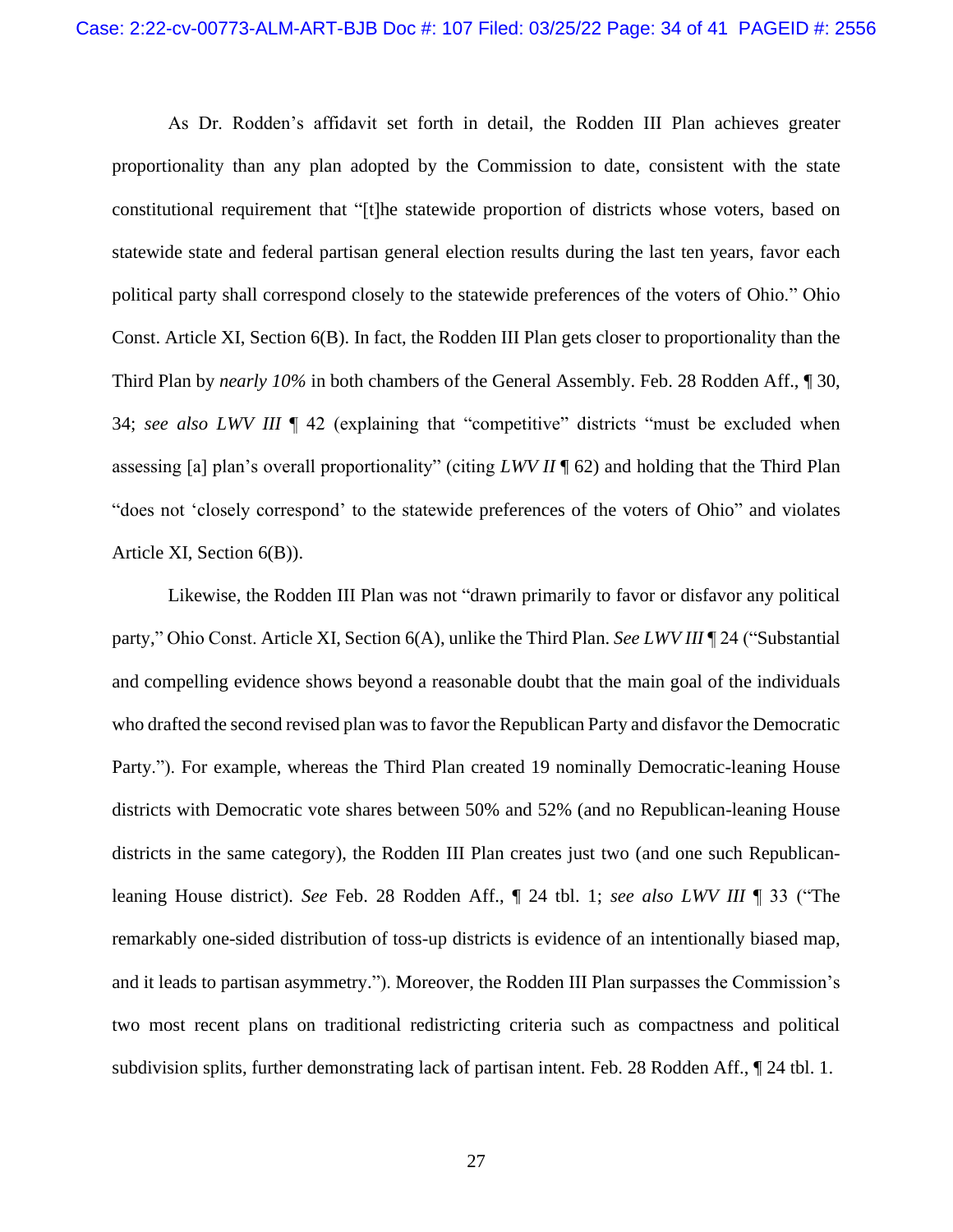Finally, the Commission did not raise a single concern with the Rodden III Plan—under state law, federal law, or otherwise—in the entire time the Rodden III Plan was before it, and the Ohio Supreme Court has already cited Dr. Rodden's plans favorably in its opinions, *see LWV I*, ¶¶ 112-13, 126, 130; *LWV II* ¶¶ 23 n.6, 32, 47. Accordingly, if this Court must order the implementation of a plan, that plan should be the Rodden III Plan—not a plan that the Ohio Supreme Court has already held unconstitutional.

#### **B. Plaintiffs do not face irreparable harm, merely a delayed primary.**

<span id="page-34-0"></span>The requirement of irreparable harm "is indispensable" to a motion for preliminary relief: "If the plaintiff isn't facing imminent and irreparable injury, there's no need to grant relief *now* as opposed to at the end of the lawsuit." *D.T. v. Sumner Cnty. Schs.*, 942 F.3d 324, 327 (6th Cir. 2019) (emphasis in original). And "[t]o merit a preliminary injunction, an injury 'must be both certain and immediate,' not 'speculative or theoretical.'" *Id.* at 327 (quoting *Mich. Coal. of Radioactive Material Users, Inc. v. Griepentrog*, 945 F.2d 150, 154 (6th Cir. 1991)).

Plaintiffs argue that they face irreparable harm absent relief because elections will either be held under the malapportioned 2011 maps or will not be held at all. Mot. at PageID 1589-90. But as explained above, *supra* Part I, that is just not so: the status quo is a primary held on a later date once lawful maps are drafted, not the 2011 maps or no election at all. As noted above, the Court can simply order the primary be held at a later date, such as the date in August set aside already for special elections. Plaintiffs offer no evidence or argument that a delay to the primary will irreparably harm them, and no such harm is apparent.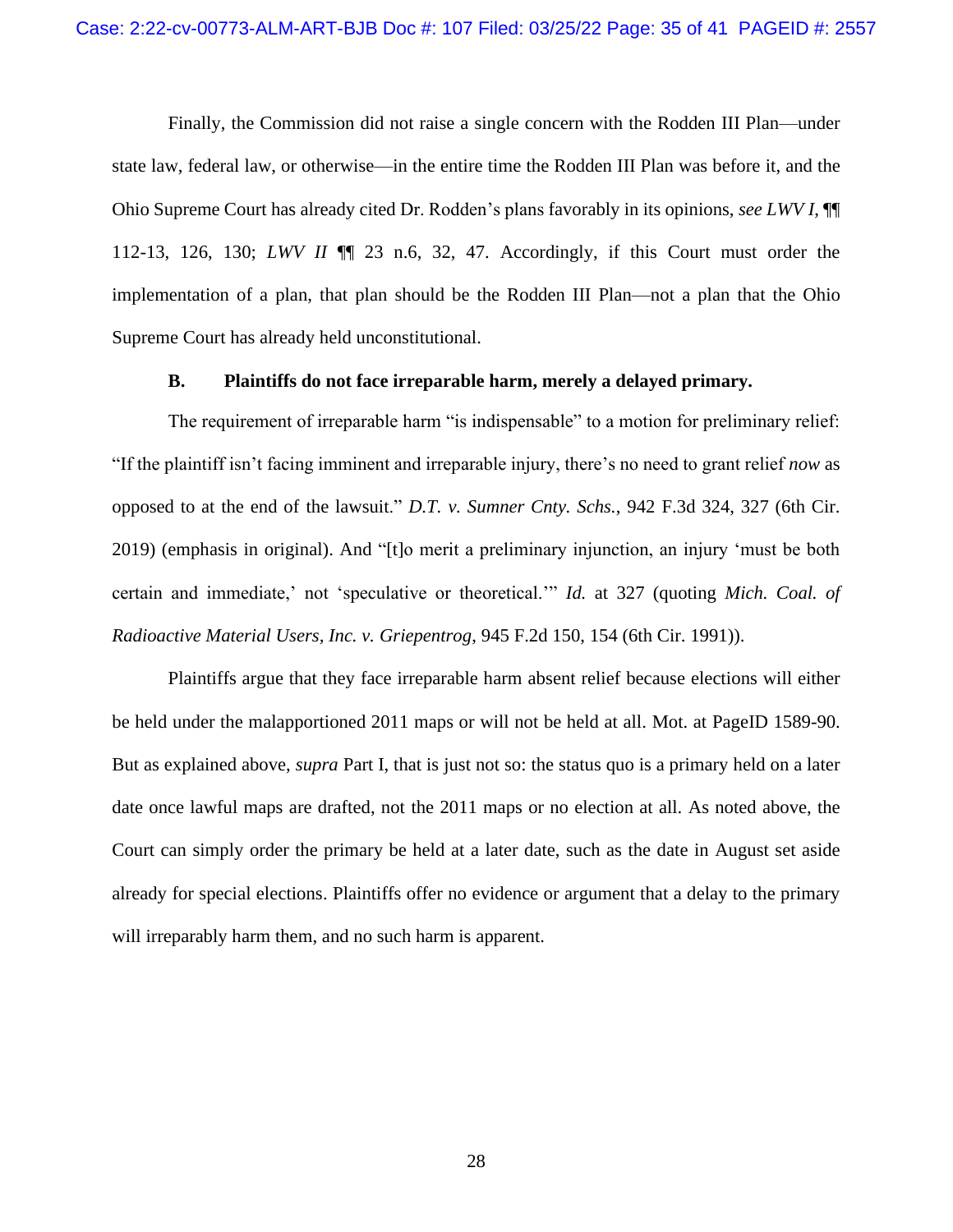### <span id="page-35-0"></span>**C. A preliminary injunction would irreparably harm the vast majority of Ohio voters, who amended the Ohio Constitution's requirements for state legislative redistricting, and candidates who relied upon the Ohio Supreme Court's ruling and the Secretary of State's directives.**

While Plaintiffs will not be irreparably harmed in the absence of a preliminary injunction, ordering Secretary LaRose to maintain the Third Plan would cause substantial and irreparable harm to the Ohio voters who amended Article XI of Ohio's Constitution to include anti-gerrymandering provisions. In November 2015, Ohio voters overwhelmingly approved the Fair District Amendments to Article XI, which overhauled the redistricting process for General Assembly districts and set forth clear and enforceable standards for partisan fairness. *See LWV I*, 2022 WL 110261, ¶ 4; *see also* Jeffrey S. Sutton, *Who Decides?* 296 (2021) (explaining that Ohio's redistricting reform had "a wide spectrum of support in the state legislature" and won "75% of the vote"). The Ohio Supreme Court invalidated the Third Plan under Article XI's new provisions.

A federal court order mandating implementation of the Third Plan would render Article XI a nullity for the primary and general 2022 elections, and cause Ohio to be governed for the next two years by legislators elected from districts that unfairly disfavor one political party in violation of Ohio law. Moreover, granting Plaintiffs' requested relief would set a precedent, in any future election cycles in which the Commission delays implementation of a legally compliant plan, for federal courts to mandate the implementation of General Assembly maps that violate Article XI. This outcome would irreparably harm those Ohioans who advocated for and achieved state constitutional reform.

In addition, an order mandating implementation of the Third Plan would irreparably harm the Bennett Petitioners and the other two Petitioner groups, who are composed of Ohio voters and nonprofit, nonpartisan organizations with members residing in Ohio, who have successfully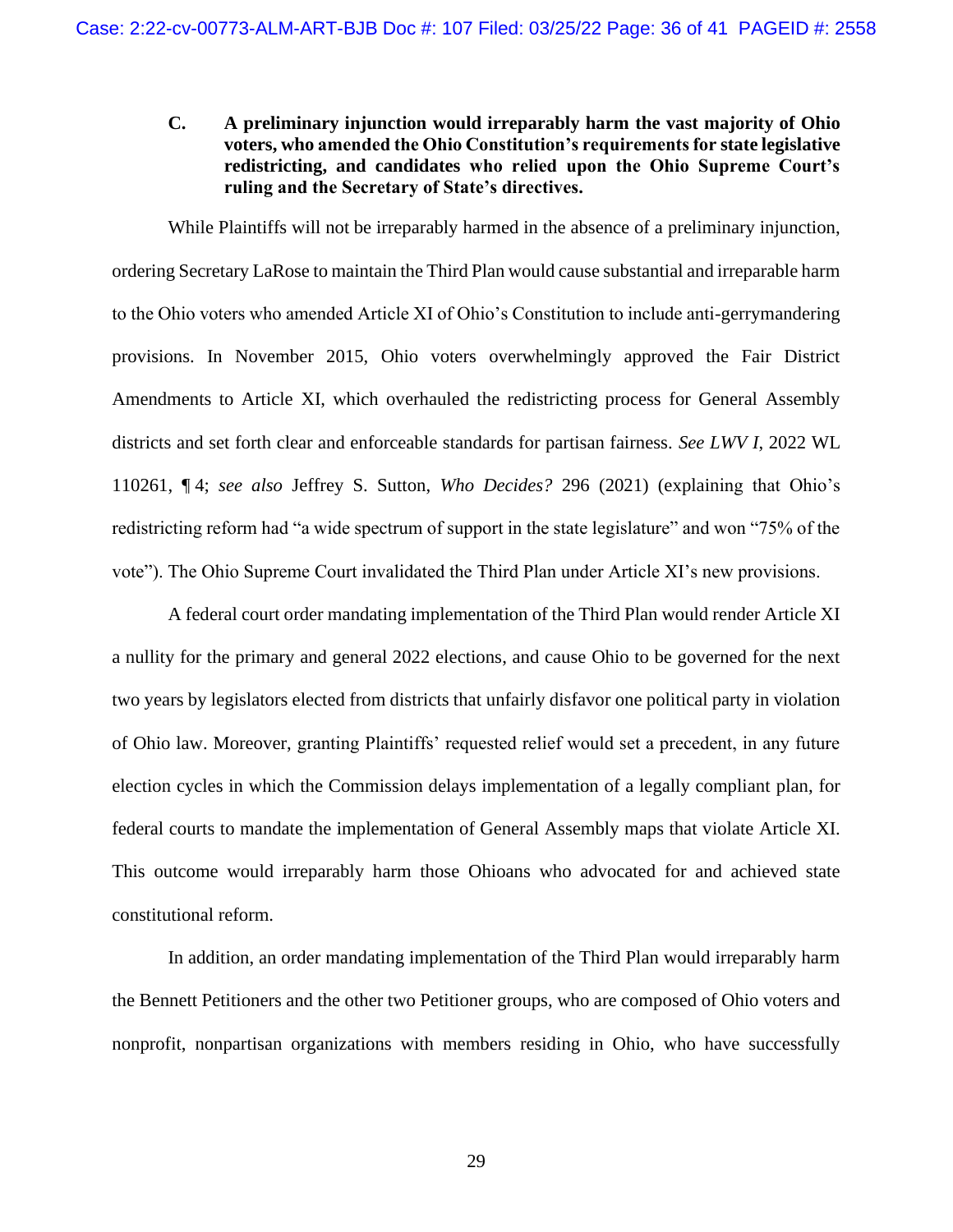obtained a ruling from the Ohio Supreme Court invalidating the Third Plan. Those parties' rights under Article XI of the Ohio Constitution ought to weigh heavily in the balancing of harms.

An order imposing the Third Plan for the May 3 primary at this late date would also irreparably harm General Assembly candidates. The Commission adopted the Third Plan on February 24, after the February 2 deadline for candidates to file declarations of candidacy, the February 14 deadline for boards of elections to certify the sufficiency of candidates' petitions, and the February 18 deadline for protests against those petitions. *See* Ohio Sec'y of State, 2022 Elections Calendar, https://www.ohiosos.gov/publications/2022-elections-calendar/. The Secretary of State had the authority under emergency legislation passed by the General Assembly, H.B. 93, to move some of those deadlines, but not others: in particular, he could not postpone the deadline for filing a declaration of candidacy. *See* Directive 2022-26 (Feb. 26, 2022), https://www.ohiosos.gov/globalassets/elections/directives/2022/directive-2022-26.pdf. Thus, the only candidates under the Third Plan were candidates who had previously filed for candidacy under a prior plan.

Following the adoption of the Third Plan and before it was held unlawful, Secretary LaRose ordered that boards of elections certify candidate petitions by March 14 and receive protests against such petitions by March 17. *Id.* He also noted the constitutional right of candidates to move into their new districts within 30 days, by March 26—tomorrow. *Id.* On March 17, however, after the Ohio Supreme Court ruled the Third Plan unconstitutional, Secretary LaRose ordered boards of elections *not* to adjudicate protests, and instead to notify candidates whose certification was challenged that the protest against them was cancelled. Directive 2022-30 (Mar. 17, 2022), https://www.ohiosos.gov/globalassets/elections/directives/2022/dir2022-30.pdf. And on March 23, Secretary LaRose ordered that boards of elections' decisions certifying or rejecting candidates'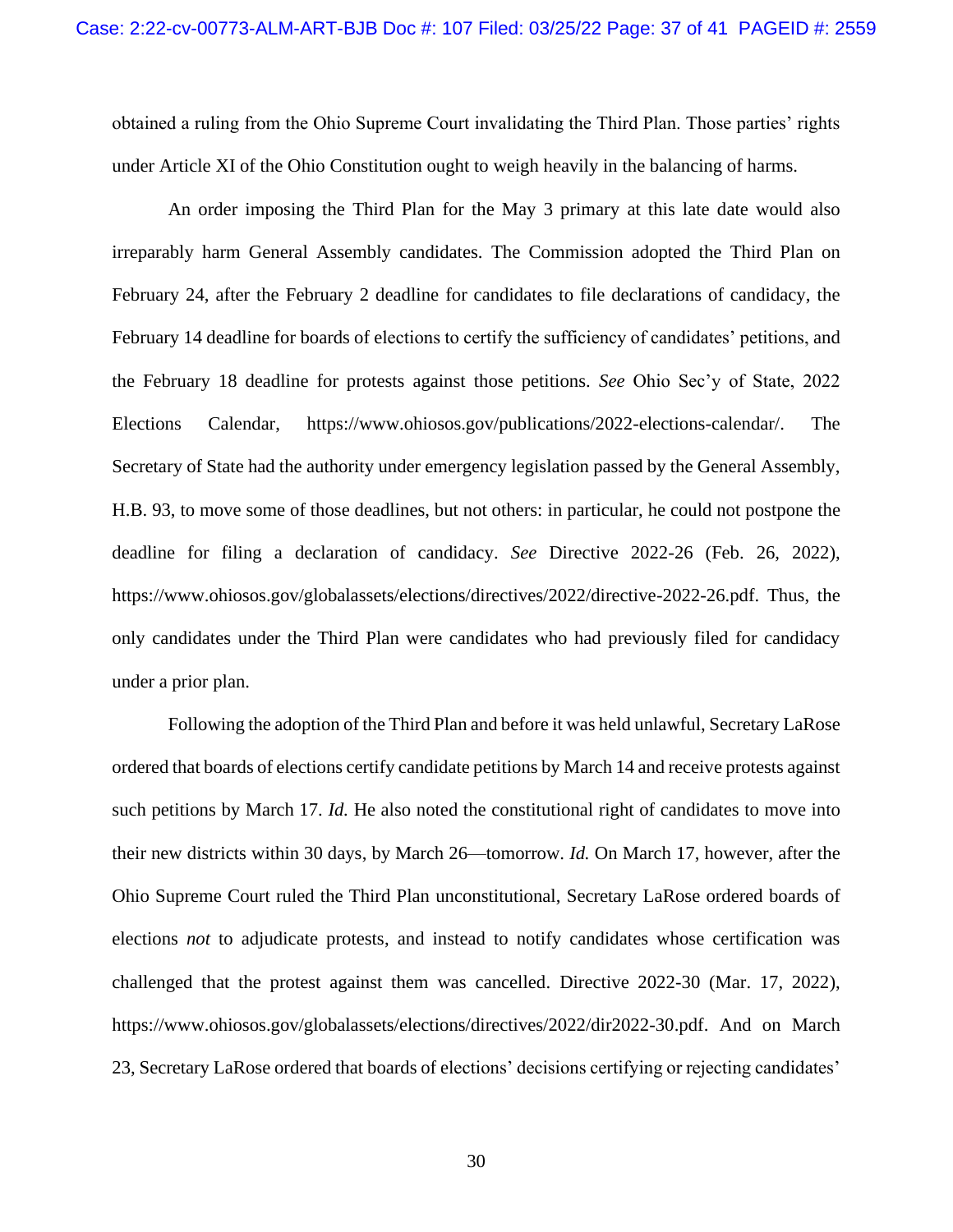petitions were "null and void" and that protests against certifications were "moot." Directive 2022- 31 (Mar. 23, 2022), https://www.ohiosos.gov/globalassets/elections/directives/2022/dir2022- 31.pdf.

The result is that there are, at this time, no certified candidates for General Assembly elections under the Third Plan, and no protests to certifications have been adjudicated. Moreover, candidates who faced a March 26 deadline to move to their new districts—and there are an unusually large number of such candidates precisely because the candidate petitions were due before the Third Plan was drafted—would reasonably have relied on Secretary LaRose's Directives and the Ohio Supreme Court's decisions in *not* making arrangements to move to their new districts tomorrow. If the Court were to order implementation of the Third Plan next week for a May 3 primary, there may well be districts without candidates, or districts with artificially uncontested races, and there certainly will be certification protests that were not and cannot be adjudicated. The harm to candidates (and the voters who support them) is substantial, and it can be avoided only by postponing the primary.

#### **D. The public interest weighs against a preliminary injunction.**

<span id="page-37-0"></span>The public interest would not be served by the implementation of a General Assembly plan that the state's highest court has already held to violate the state constitution. "The public has an interest in ensuring that the State's [primary] election is conducted pursuant to state law." *Smith v. S.C. State Election Comm'n*, 901 F. Supp. 2d 639, 649 (D.S.C. 2012). In determining whether to issue a preliminary injunction, this Court should weigh heavily the "[s]erious and irreparable harm [that will] result if Ohio cannot conduct its election in accordance with its lawfully enacted" redistricting procedures. *See Thompson*, 959 F.3d at 812. Indeed, "giving effect to the will of the people by enforcing the laws they and their representatives enact serves the public interest." *Id.*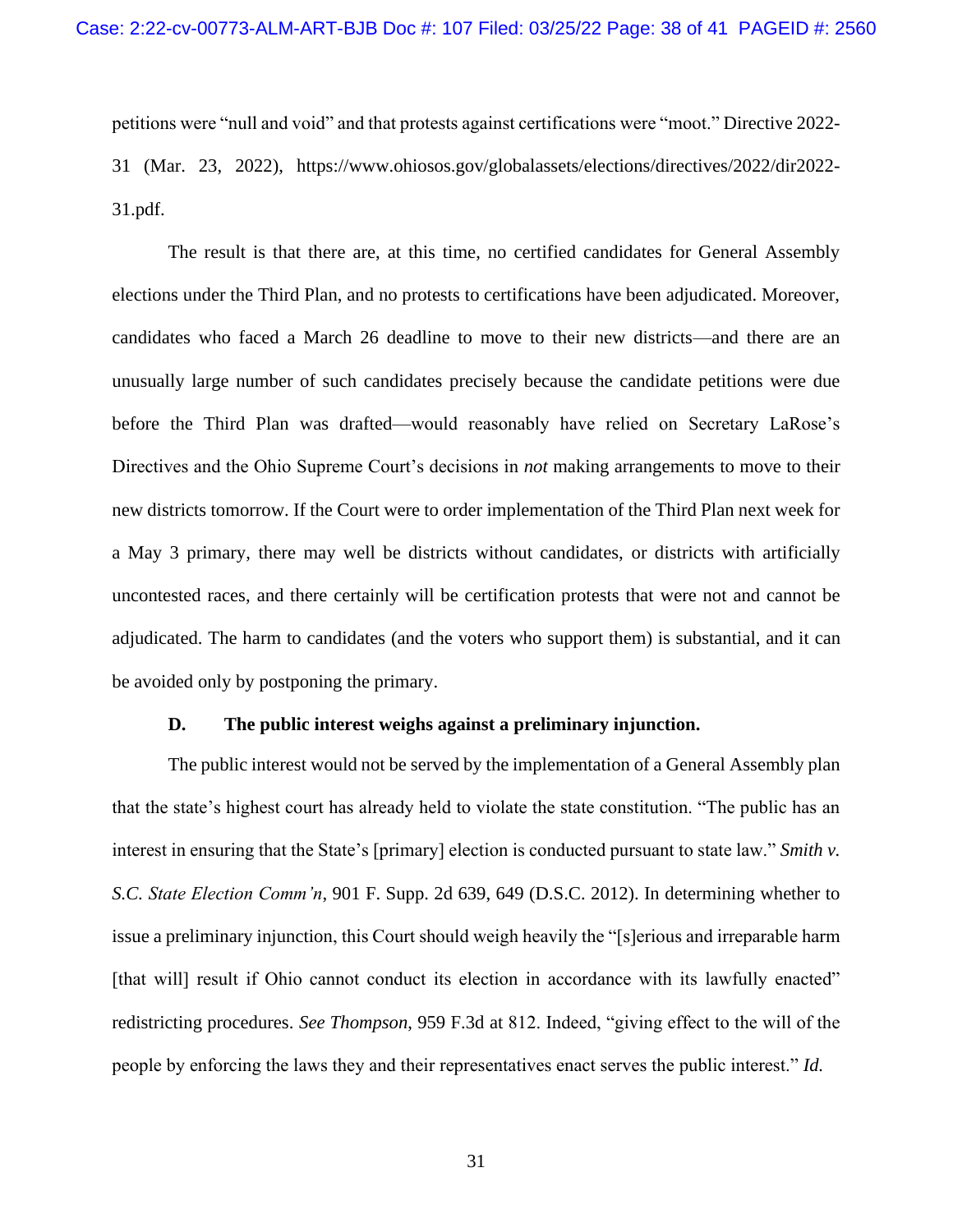Case: 2:22-cv-00773-ALM-ART-BJB Doc #: 107 Filed: 03/25/22 Page: 39 of 41 PAGEID #: 2561

## **CONCLUSION**

<span id="page-38-0"></span>For the foregoing reasons, the Court should deny the Gonidakis Plaintiffs' Motion for a Preliminary Injunction.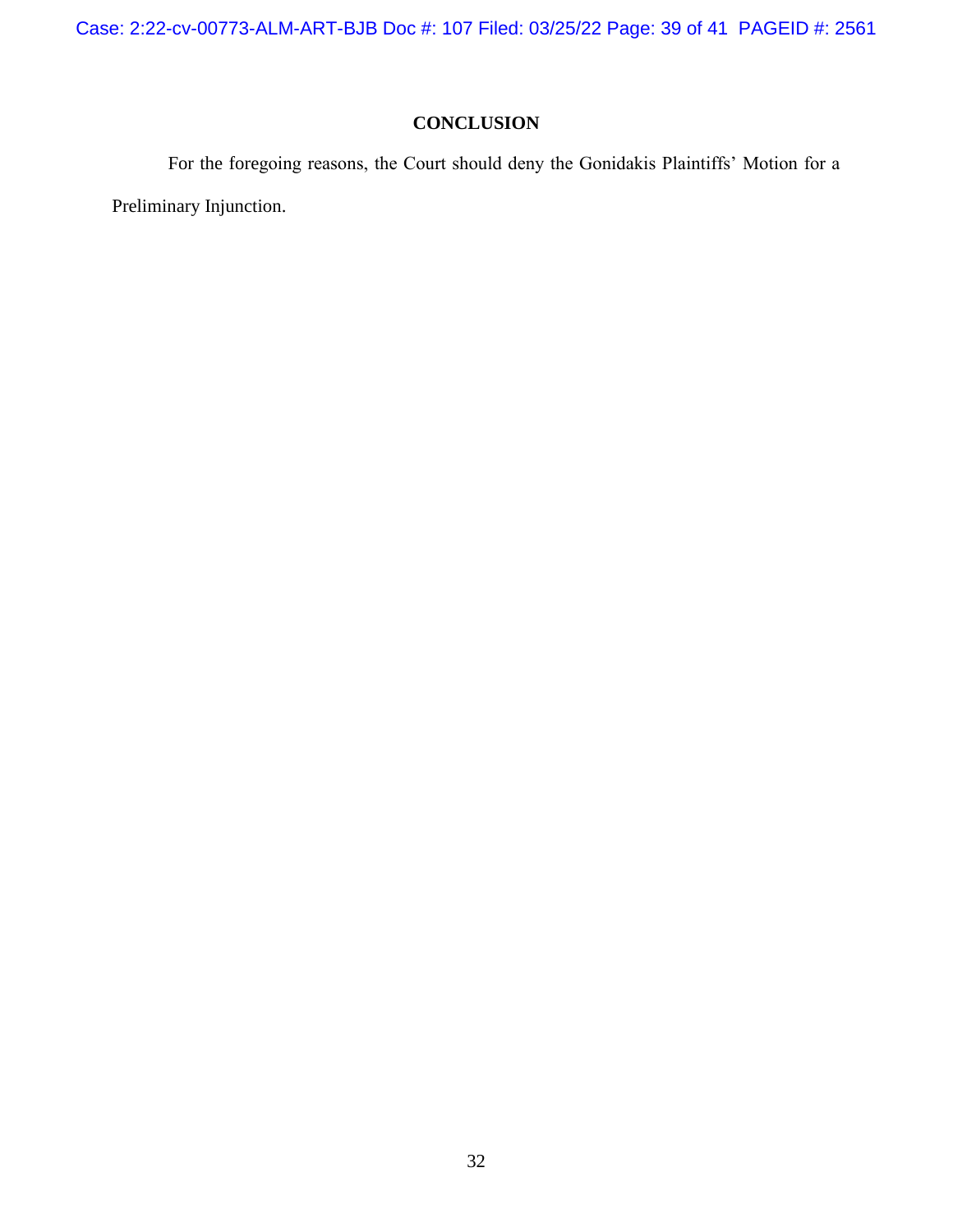Respectfully submitted,

/s/ Donald J. McTigue\_\_\_\_\_\_\_\_ Donald J. McTigue\* (OH 0022849) \**Counsel of Record*  Derek S. Clinger (OH 0092075) MCTIGUE COLOMBO & CLINGER LLC 545 East Town Street Columbus, OH 43215 T: (614) 263-7000 F: (614) 368-6961 dmctigue@electionlawgroup.com dclinger@electionlawgroup.com

Abha Khanna\*\* Ben Stafford \*\* ELIAS LAW GROUP LLP 1700 Seventh Ave, Suite 2100 Seattle, WA 98101 T: (206) 656-0176 F: (206) 656-0180 akhanna@elias.law bstafford@elias.law

David R. Fox\*\* Jyoti Jasrasaria\*\* Spencer W. Klein\*\* Harleen Gambhir\*\*\* Raisa Cramer\*\*\* ELIAS LAW GROUP LLP 10 G St NE, Suite 600 Washington, DC 20002 T: (202) 968-4490 F: (202) 968-4498 dfox@elias.law jjasrasaria@elias.law sklein@elias.law hgambhir@elias.law rcramer@elias.law

\*\* Admitted pro hac vice \*\*\* Motion for admission pro hac vice pending

*Counsel for Bennett Petitioners*